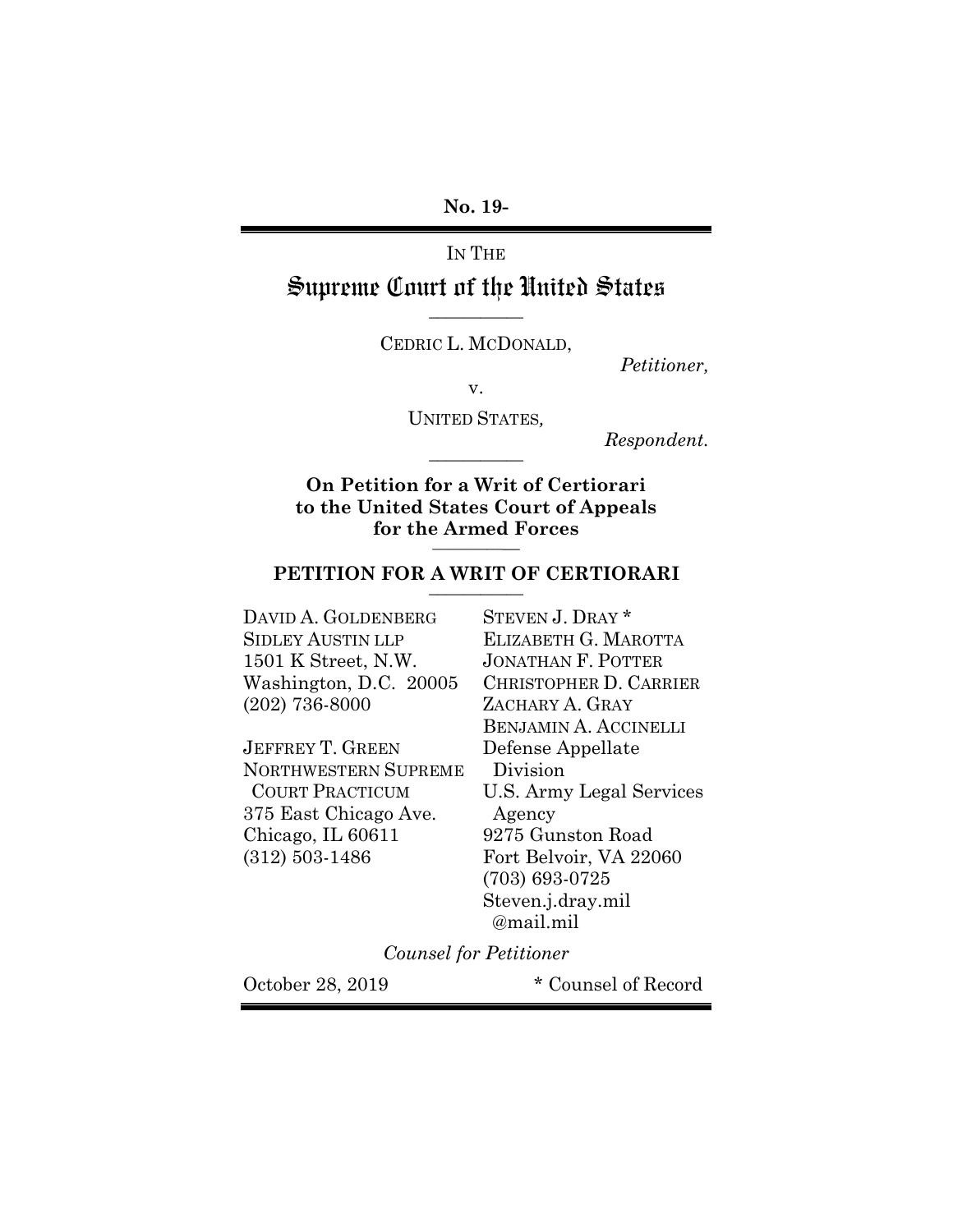### **QUESTION PRESENTED**

Of the thousands of courts-martial convened each year, a significant percentage—in some years nearly half—involve a charge that the accused sexually assaulted a complaining witness.

The Uniform Code of Military Justice criminalizes any sexual act accomplished by causing bodily harm to another person. 10 U.S.C. § 920(b)(1)(B) (2012). The statute defines "bodily harm" as "any offensive touching of another, however slight, including any nonconsensual sexual act or nonconsensual sexual contact."

This Court has repeatedly emphasized the import of requiring a "vicious will" on the part of an accused—absent a clear legislative intent to do away with one—to support a conviction. Yet, the lower court interpreted congressional silence as to the accused's state of mind to require merely that the prosecution prove that a reasonable person would believe the complaining witness did not consent.

The question presented is:

Whether Congress's omission of a *mens rea* for the offense of sexual assault by bodily harm means mere negligence as to the lack of consent suffices.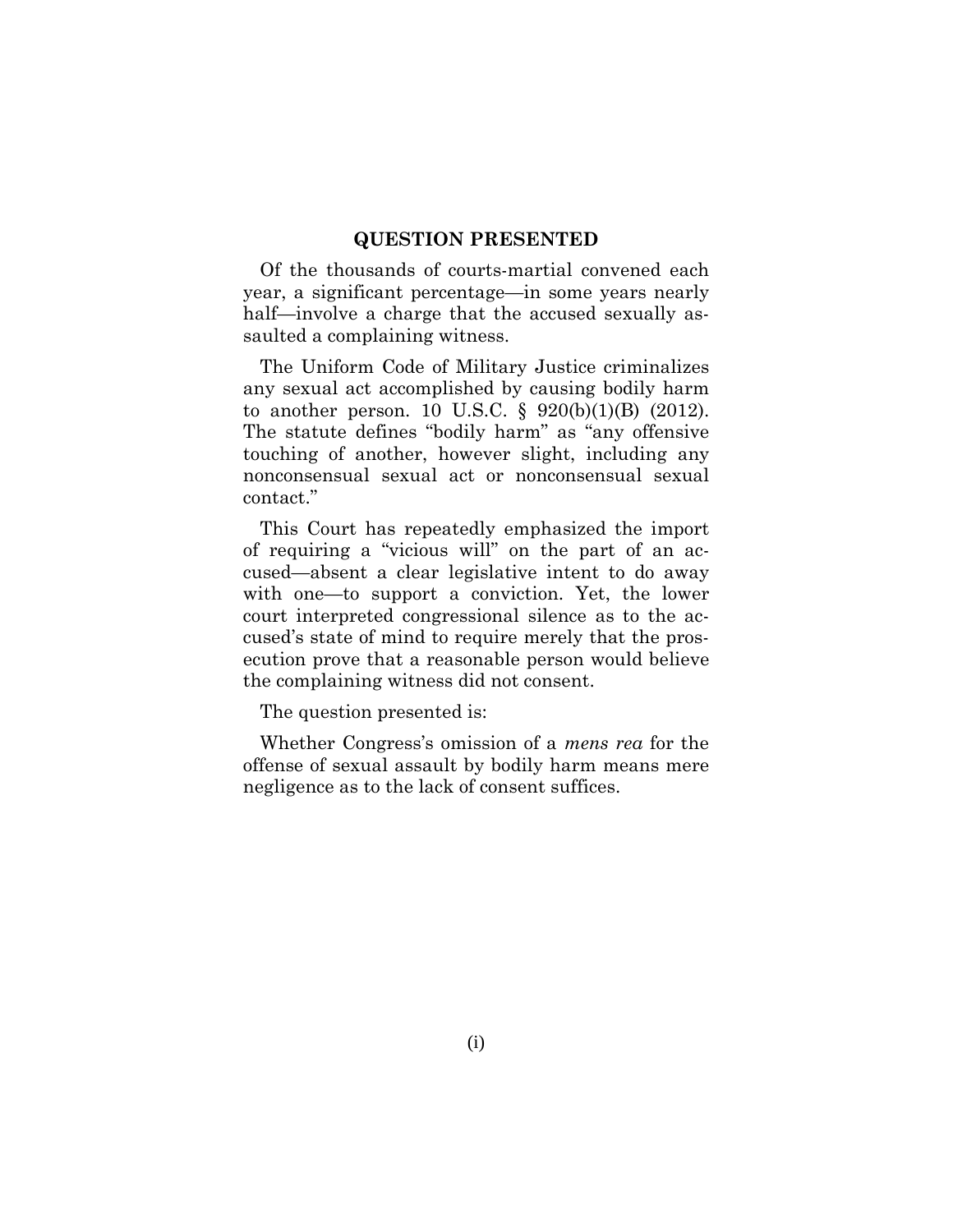# **PARTIES TO THE PROCEEDING AND RULE 29.6 STATEMENT**

Petitioner is Cedric L. McDonald. Respondent is the United States. No party is a corporation.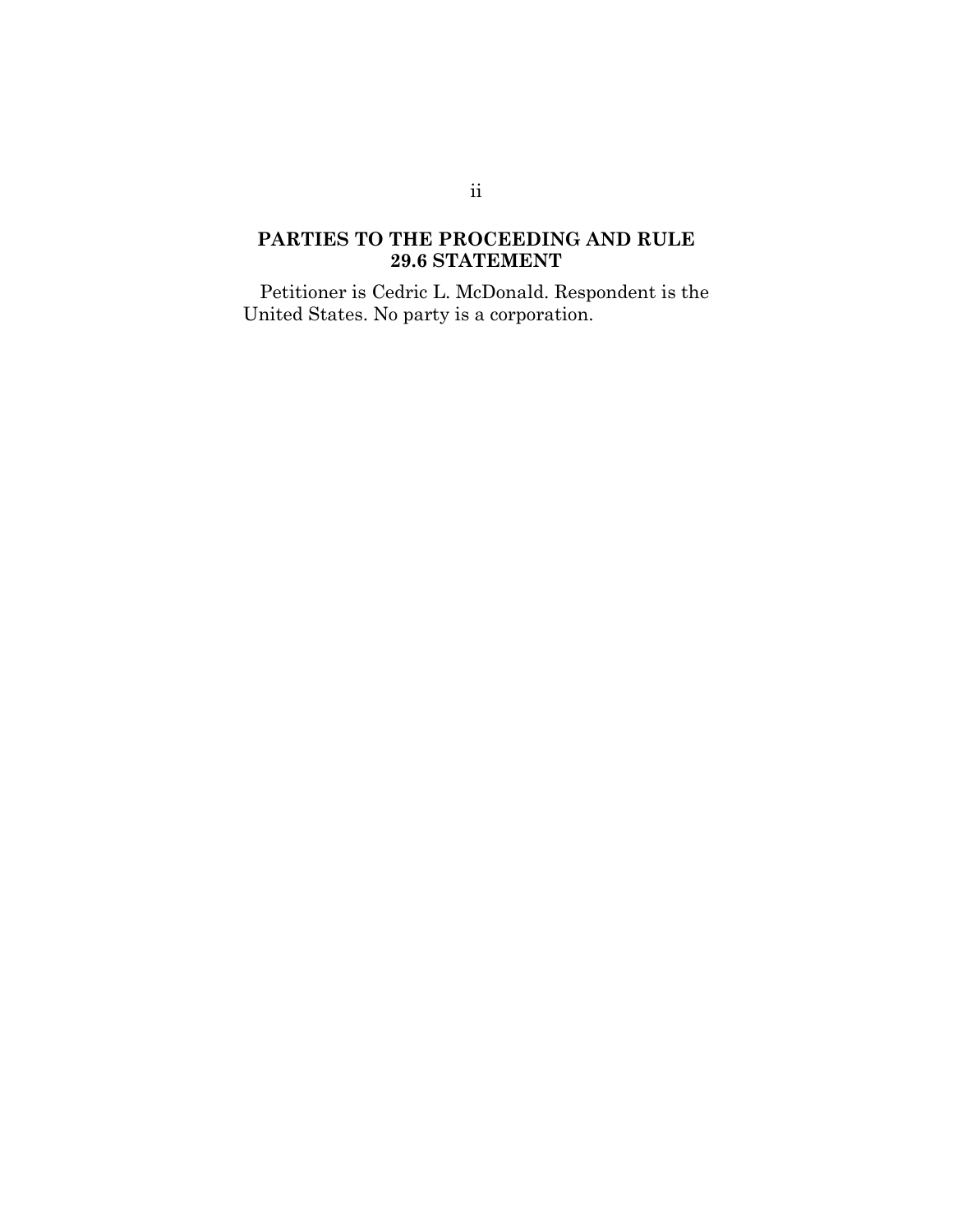#### **RULE 14.1(b)(iii) STATEMENT**

This case arises from a conviction by a panel with enlisted representation sitting as a general courtmartial on May 13, 2016 in *United States* v. *McDonald*, General Court Martial Order No. 3, Department of Army, Headquarters, Joint Readiness Training Center and Fort Polk, Fort Polk, Louisiana 71459, (March 10, 2017), and the following proceedings in the United States Army Court of Criminal Appeals and the United States Court of Appeals for the Armed Forces:

*United States* v. *McDonald*, 78 M.J. 376 (C.A.A.F. Apr. 17, 2019)

*United States* v. *McDonald*, No. ARMY 20160339 (A. Ct. Crim. App. May 16, 2018)

There are no other proceedings in state or federal trial or appellate courts, or in this Court directly related to this case.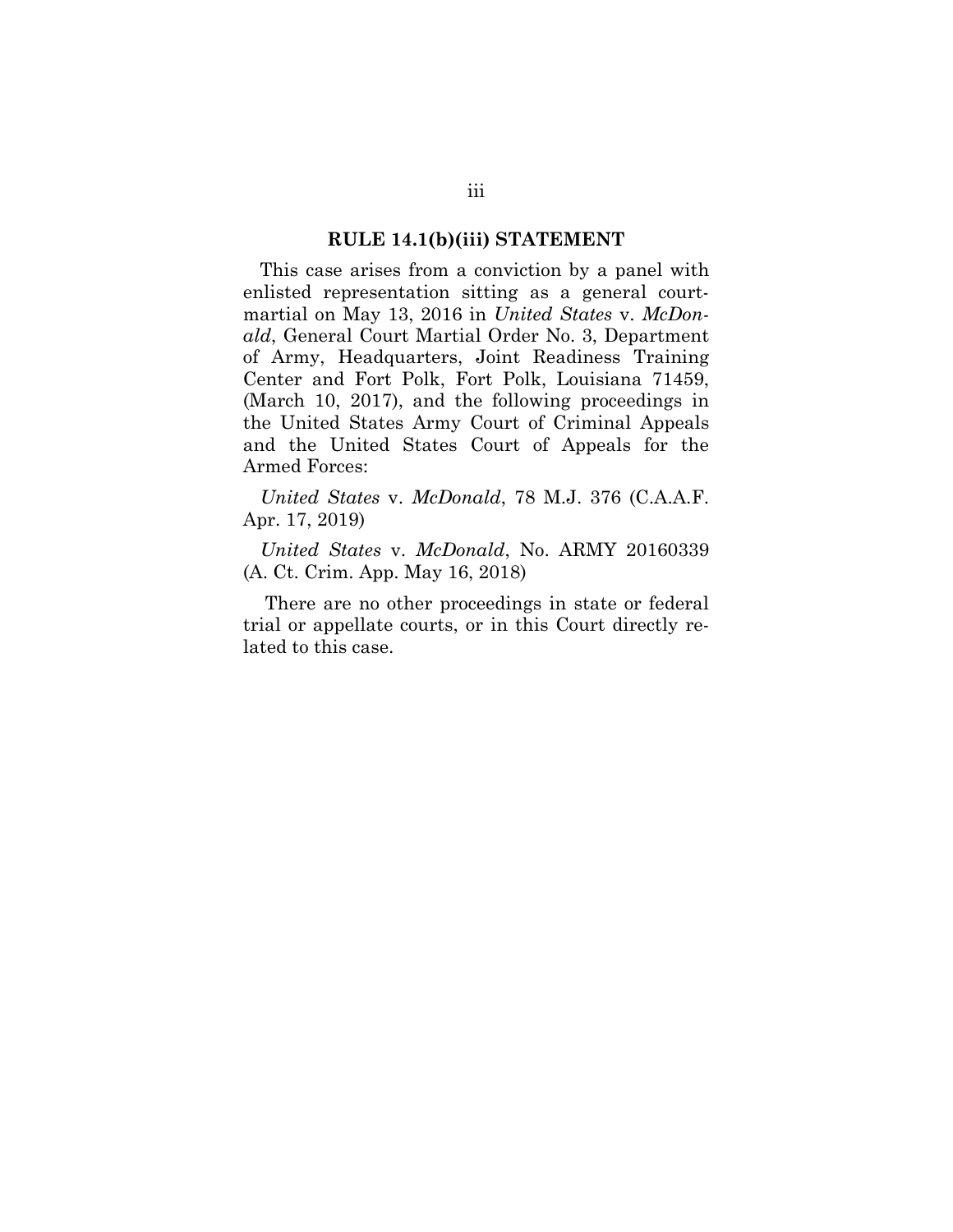# TABLE OF CONTENTS

iv

|--|

|                                                                                                                              | $\mathbf{i}$            |
|------------------------------------------------------------------------------------------------------------------------------|-------------------------|
| PARTIES TO THE PROCEEDING AND RULE                                                                                           | $\overline{\mathbf{u}}$ |
|                                                                                                                              | iii                     |
|                                                                                                                              | vi                      |
| PETITION FOR A WRIT OF CERTIORARI                                                                                            | $\mathbf{1}$            |
|                                                                                                                              | 1                       |
|                                                                                                                              | $\mathbf{1}$            |
| STATUTORY PROVISIONS INVOLVED                                                                                                | $\mathbf{1}$            |
| STATEMENT OF THE CASE                                                                                                        | $\overline{2}$          |
| A. Factual Background and Court-Martial                                                                                      |                         |
|                                                                                                                              | 3                       |
| B. Appellate Court Proceedings                                                                                               | 5                       |
| REASONS FOR GRANTING THE PETITION                                                                                            | 6                       |
| I. THE CAAF'S DECISION CONFLICTS<br>WITH ESTABLISHED SUPREME COURT<br>PRECEDENT AND AFFECTS HUN-<br>DREDS OF DEFENDANTS EACH |                         |
|                                                                                                                              | 6                       |
| II. THE CAAF'S DECISION IS                                                                                                   | 11                      |
| III. THIS CASE IS AN IDEAL VEHICLE                                                                                           | 14                      |
|                                                                                                                              | 17                      |
| <b>APPENDICES</b>                                                                                                            |                         |
| APPENDIX A: Opinion, United States v.<br>McDonald, 78 M.J. 376 (C.A.A.F. Apr. 17,                                            | 1a                      |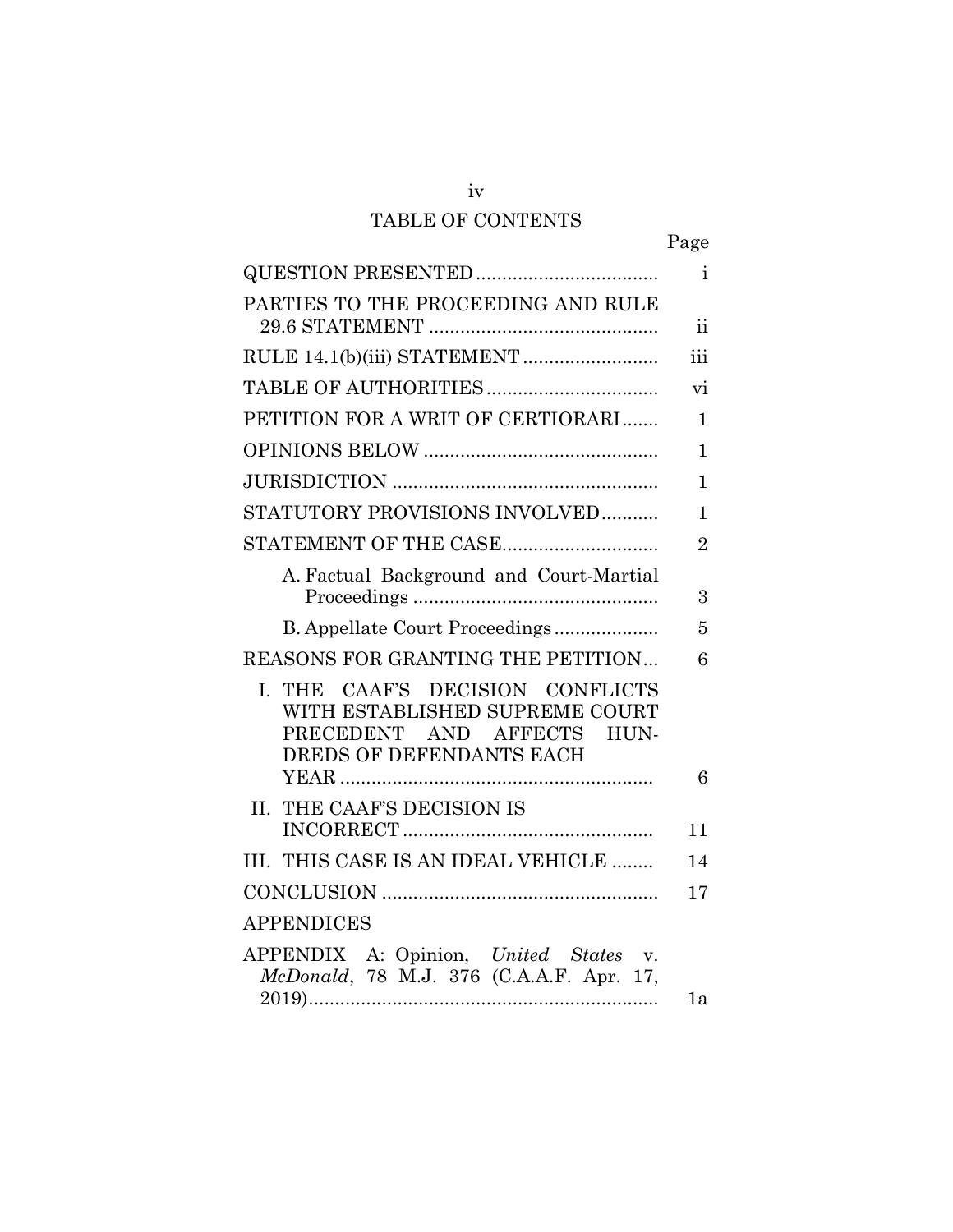# TABLE OF CONTENTS—continued

Page

| APPENDIX B: Opinion, United States v.         |  |
|-----------------------------------------------|--|
| McDonald, No. ARMY 20160339 (A. Ct. Crim.     |  |
|                                               |  |
| APPENDIX C: Order Denying Reconsideration,    |  |
| United States v. McDonald, No. ARMY           |  |
| 20160339 (A. Ct. Crim. App. May 29, 2018) 20a |  |

v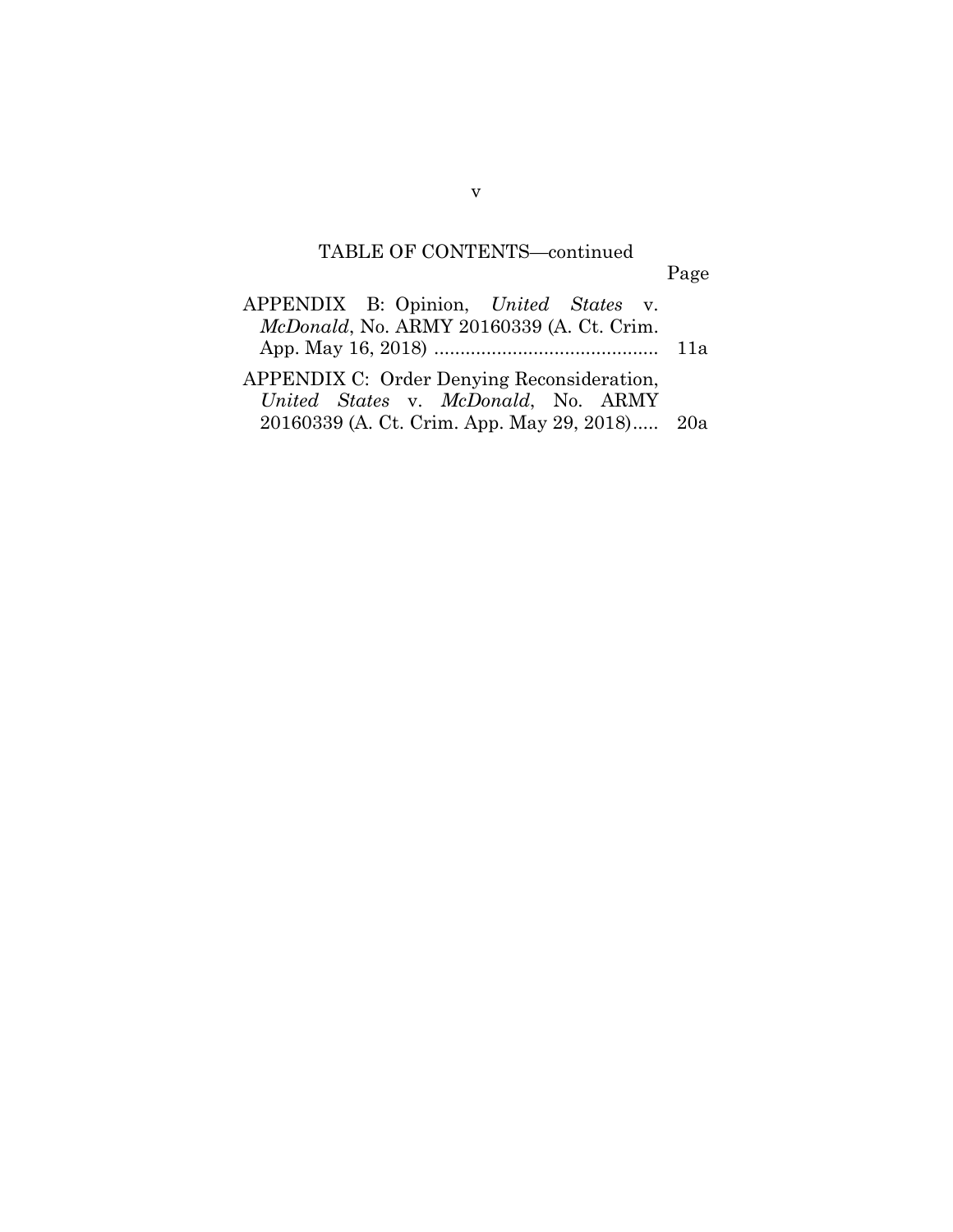# TABLE OF AUTHORITIES

CASES Page

| Carter v. United States, 530 U.S. 255        |      |
|----------------------------------------------|------|
|                                              |      |
| Elonis v. United States, 135 S. Ct. 2001     |      |
|                                              |      |
|                                              |      |
| $(2019)$                                     | 15   |
| Rehaif v. United States, 139 S. Ct. 2191     |      |
|                                              | 8, 9 |
| Russello v. United States, 464 U.S. 16       |      |
|                                              | 12   |
|                                              |      |
| $(1994)$                                     |      |
| Stone v. INS, 514 U.S. 386 (1995)            | 13   |
| United States v. Baxter, 72 M.J. 507 (A. Ct. |      |
|                                              | 12   |
| United States v. Bruguier, 735 F.3d 754      |      |
|                                              | 14   |
| United States v. Greaves, 40 M.J. 432        |      |
|                                              | 12   |
|                                              |      |
| $(C.A.A.F. 1998)$                            | 12   |
| United States v. Peebles, 78 M.J. 658 (A.    |      |
| Ct. Crim. App. 2019), vacated, 78 M.J.       |      |
| 830 (A. Ct. Crim. App. 2019)                 | 11   |
| United States v. Price, 921 F.3d 777 (9th    |      |
|                                              | 14   |
| United States v. Willis, 41 M.J. 435         |      |
|                                              | 12   |

# **STATUTES**

| 10 |
|----|
| 15 |
| 10 |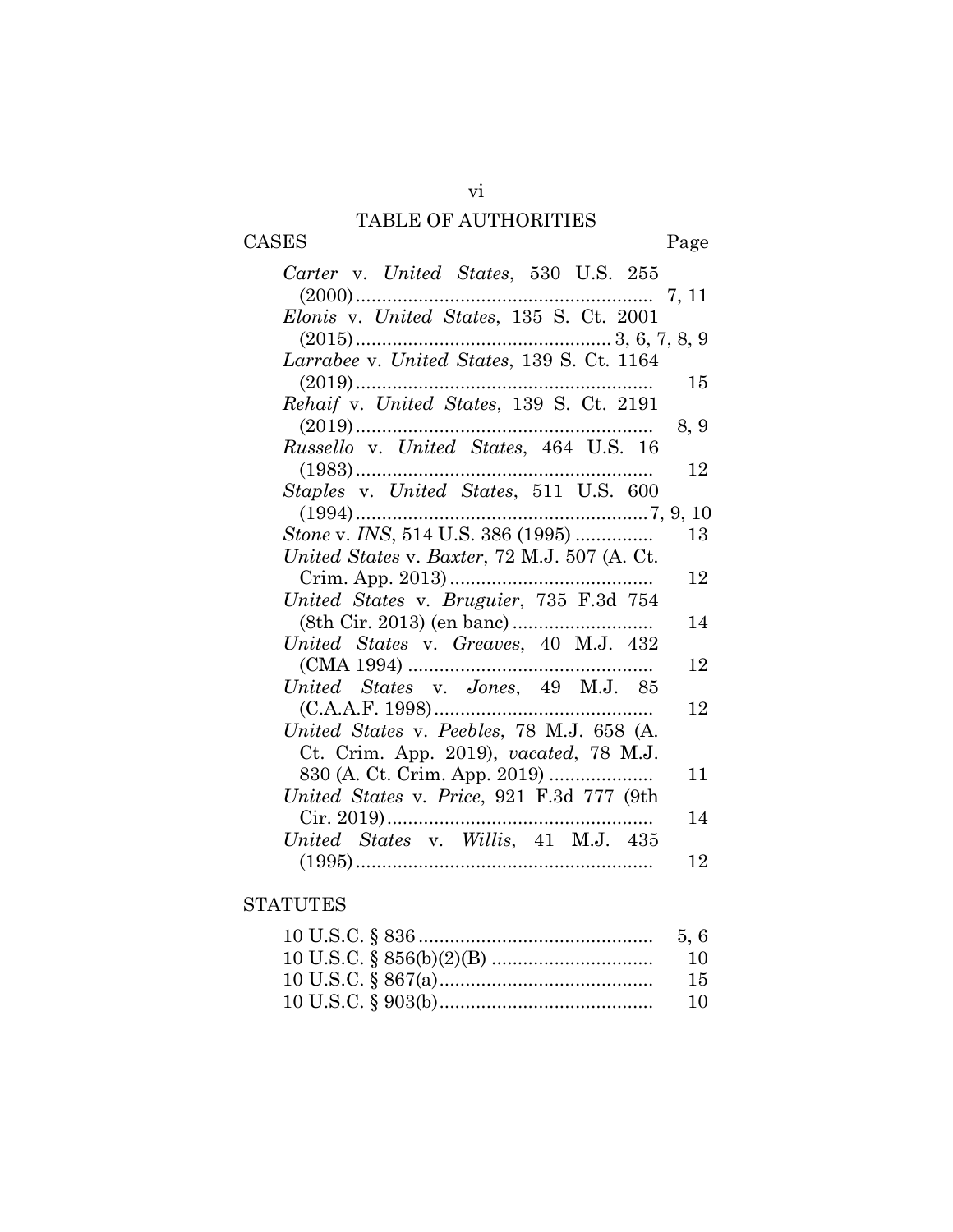# TABLE OF AUTHORITIES—continued

# Page

# OTHER AUTHORITIES

| Dep't of Def. Inst. 1325.07, Administration       |    |
|---------------------------------------------------|----|
| of Military Correctional Facilities and           |    |
| Clemency and Parole Authority (April 10,          |    |
| $2018)$                                           | 10 |
| Department of Defense Fiscal Year 2018            |    |
| Annual Report on Sexual Assault in the            |    |
| Military Appendix B: Statistical Data on          |    |
| Sexual Assault 13 (2018),                         |    |
| https://www.sapr.mil/sites/default/files/A        |    |
| ppe-dix_B_Statistical_Data_on_Sexual_A            |    |
|                                                   | 3  |
| Manual for Courts-Martial, United States          |    |
|                                                   | 10 |
| United States Court of Appeals for the            |    |
| Armed Forces, Opinions: October 2018              |    |
| <i>Term of Court</i> (Oct. 2, 2019), https://www. |    |
| .armfor.uscourts.gov/opinions/2018OctTe           |    |
|                                                   | 15 |
|                                                   | 5  |
|                                                   | 3  |
|                                                   |    |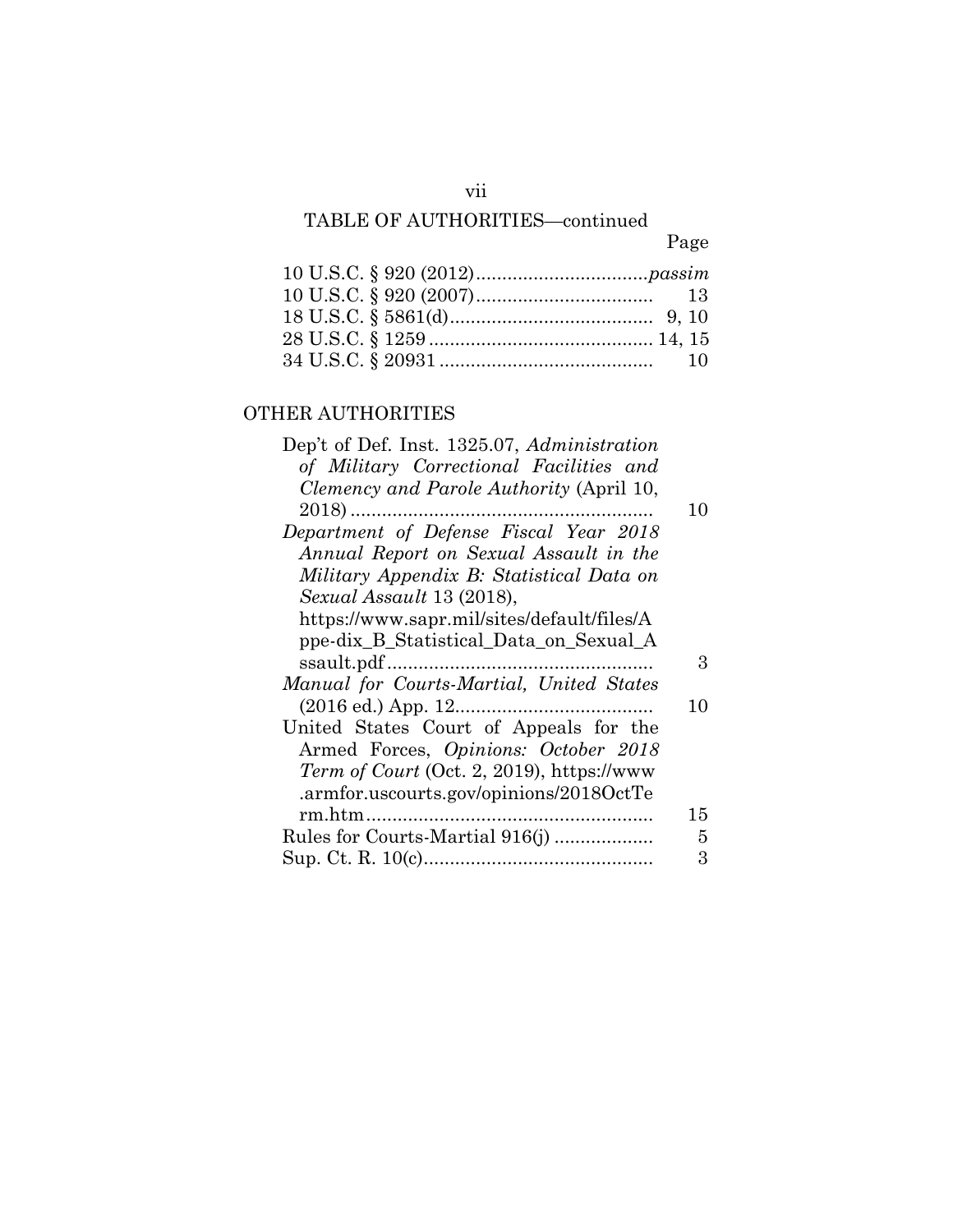## **PETITION FOR A WRIT OF CERTIORARI**

The Petitioner, Cedric McDonald, respectfully petitions for a writ of certiorari to review the judgement of the Court of Appeals for the Armed Forces (CAAF).

#### **OPINIONS BELOW**

The opinion of the CAAF is reported at 78 M.J. 376 (C.A.A.F. 2019) and is reproduced in the appendix to this petition at Pet. App. 1a–10a. The opinion of the Army Court of Criminal Appeals is available at 2018 WL 2273588 and is reproduced at Pet. App. 11a–19a.

### **JURISDICTION**

The CAAF granted a petition for review and issued a final judgment affirming the decision of the Army Court of Criminal Appeals on April 17, 2019. Pet. App. 1a. The CAAF denied a timely petition for reconsideration on May 29, 2019. Pet App. 20a. On August 19, 2019, the Chief Justice extended the time to file this petition until October 26, 2019. Per Supreme Court Rule 30, as October 26, 2019 falls on a Saturday, the petition may be filed on Monday, October 28, 2019. This Court has jurisdiction under 28 U.S.C. § 1259(3).

#### **STATUTORY PROVISIONS INVOLVED**

At the time of Private McDonald's court-martial, 10 U.S.C. § 920(b)(1)(B) (2012) provided: "Any person subject to this chapter who . . . commits a sexual act upon another person by . . . causing bodily harm to that other person; . . . is guilty of sexual assault and shall be punished as a court-martial may direct."

§ 920(g)(3) defined bodily harm as: "[A]ny offensive touching of another, however slight, including any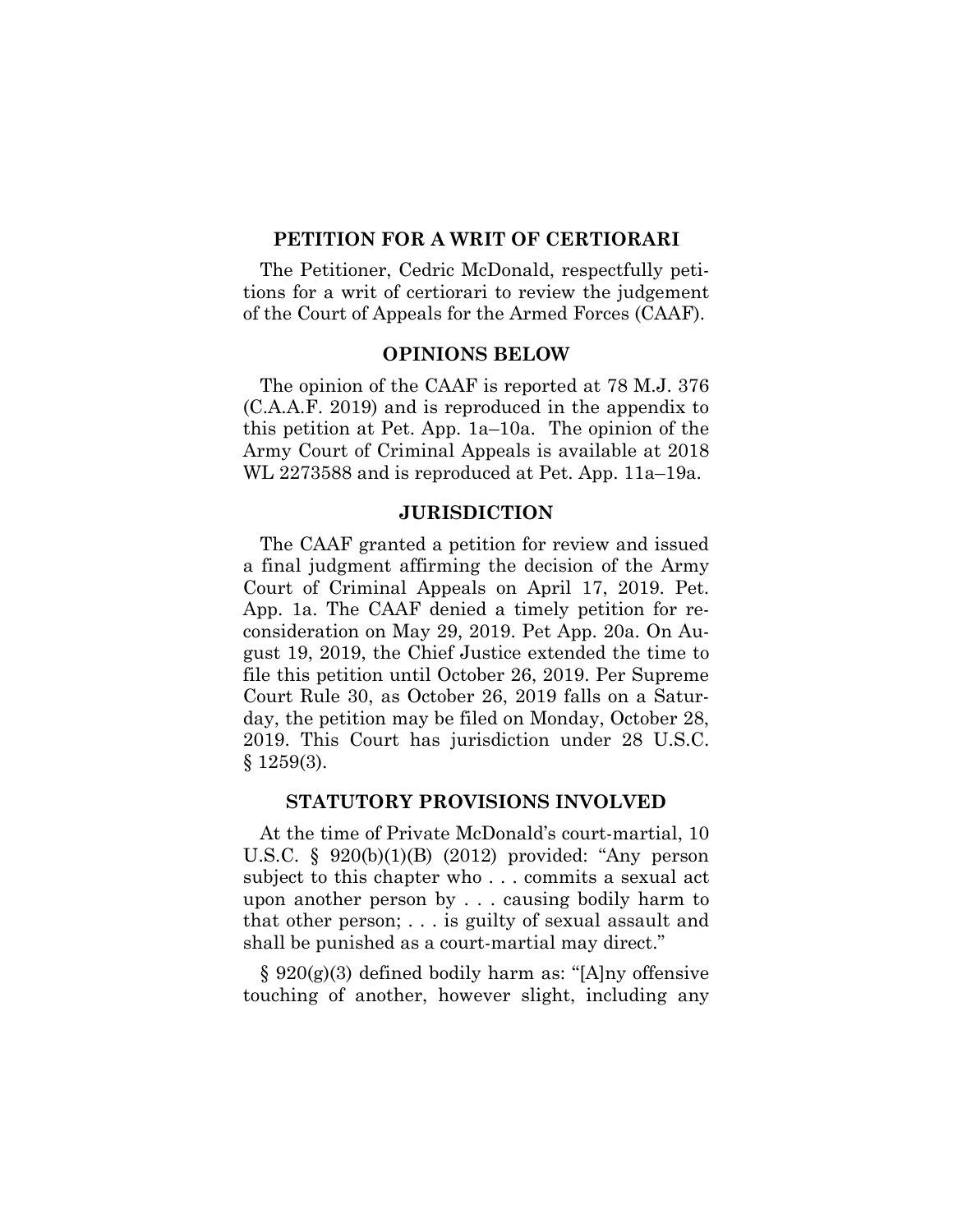nonconsensual sexual act or nonconsensual sexual contact."

 $\S 920(g)(8)$  defined consent as:

(A) . . . a freely given agreement to the conduct at issue by a competent person. An expression of lack of consent through words or conduct means there is no consent. Lack of verbal or physical resistance or submission resulting from the use of force, threat of force, or placing another person in fear does not constitute consent. A current or previous dating or social or sexual relationship by itself or the manner of dress of the person involved with the accused in the conduct at issue shall not constitute consent.

(B) A sleeping, unconscious, or incompetent person cannot consent. A person cannot consent to force causing or likely to cause death or grievous bodily harm or to being rendered unconscious. A person cannot consent while under threat or fear . . . .

(C) Lack of consent may be inferred based on the circumstances of the offense. All the surrounding circumstances are to be considered in determining whether a person gave consent, or whether a person did not resist or ceased to resist only because of another person's actions.

### **STATEMENT OF THE CASE**

This appeal presents the important and frequently recurring question of whether mere negligence as to lack of consent is enough to find a defendant guilty of sexual assault under the Uniform Code of Military Justice (UCMJ). The CAAF held that the prosecution need prove only that a "reasonable" person would have known that a complaining witness did not con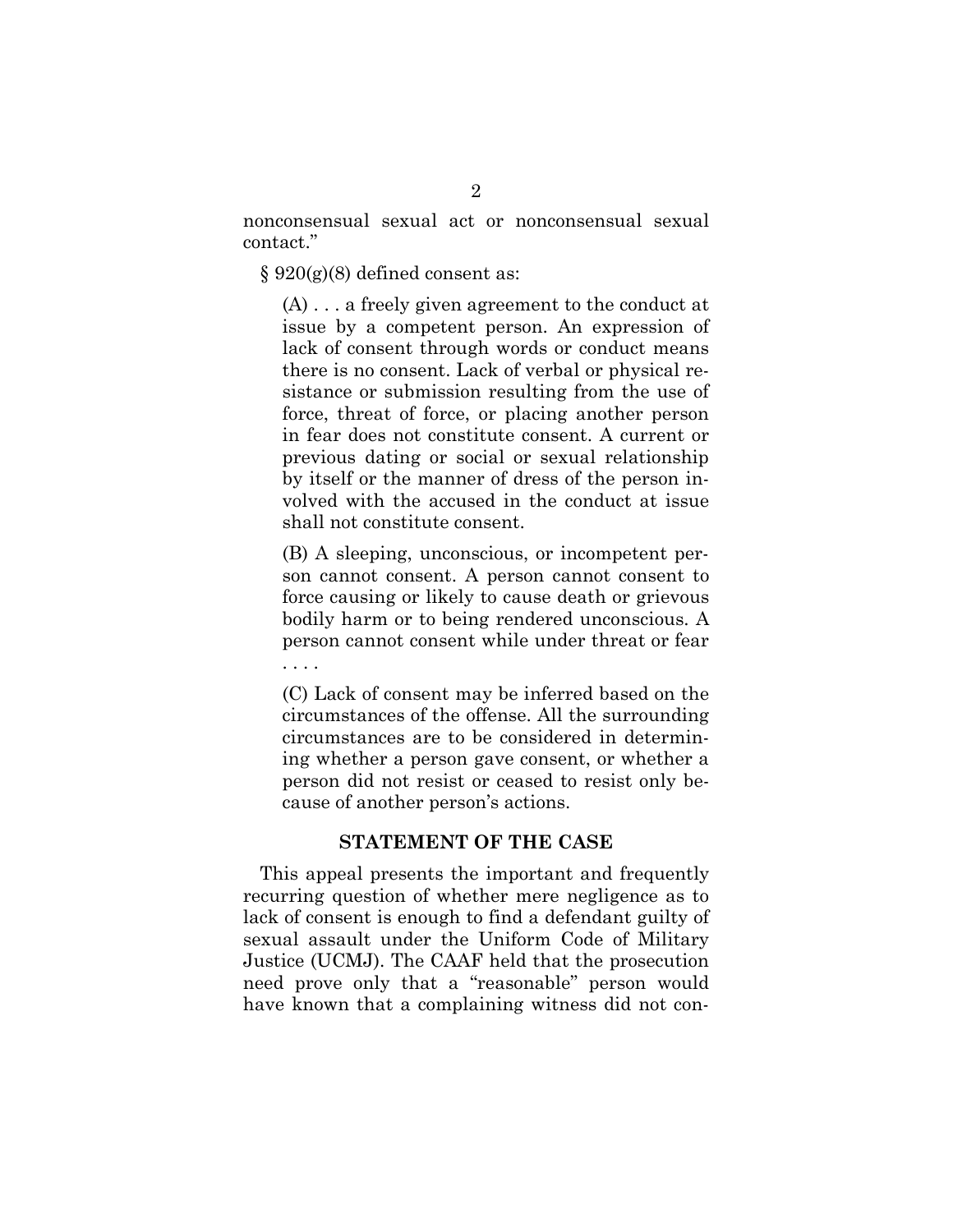sent to sexual activity to find a defendant guilty. The CAAF's decision implicitly rejects this Court's decision in *Elonis* v. *United States*, 135 S. Ct. 2001 (2015). Such a clear conflict with this Court's precedent makes this case well suited for review. Sup. Ct. R. 10(c). Moreover, since this Court's review is conditioned on CAAF having granted discretionary review, this is likely this Court's sole opportunity to review this issue.

This question affects hundreds of cases each year. See *Department of Defense Fiscal Year 2018 Annual Report on Sexual Assault in the Military Appendix B: Statistical Data on Sexual Assault* 13 (2018), https://www.sapr.mil/sites/default/files/Appendix\_B\_S tatistical\_Data\_on\_Sexual\_Assault.pdf. Although Congress amended the statutory scheme subsequent to Private McDonald's court-martial, the current statute still presents the same interpretive issues.

### **A. Factual Background and Court-Martial Proceedings.**

Cedric McDonald was a Private First Class in the United States Army and subject to the Uniform Code of Military Justice in August 2015. Pet. App. 12a. In the late evening of August 31, 2015, Private McDonald's roommate, Private Thomas, brought a woman, DJ, to their shared room. *Id.* at 3a. Private Thomas and DJ started sexual activity, the mutually consensual nature of which was undisputed. *Id.*

At some point during this sexual encounter, Private Thomas stopped the sexual activity in order to move a chair. *Id.* at 3a. Sometime after he stopped, Private McDonald came behind DJ and began having sexual intercourse with her as she leaned against Private Thomas' bed. *Id.* Private McDonald gave a statement to military law enforcement that Private Thomas told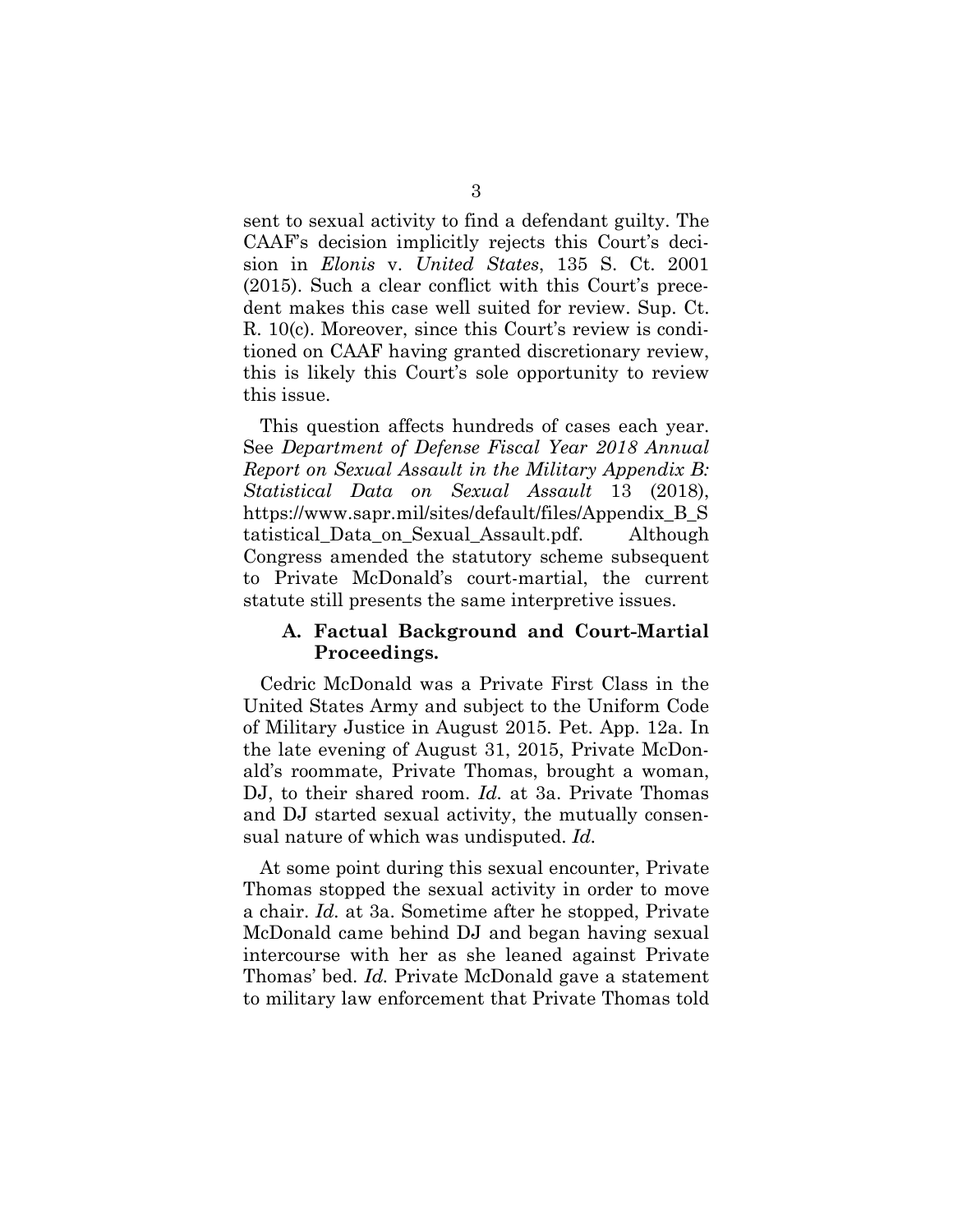him that DJ was interested in Private McDonald's participation. *Id.* at 4a, 18a. Private Thomas testified to the same at trial. *Id.* at 18a. DJ eventually determined that someone other than Private Thomas was having sex with her when she felt Private McDonald's watch. *Id.* at 14a. She then indicated her lack of desire to continue, after which Private McDonald backed away and Private Thomas re-approached her and resumed sexual intercourse. *Id.* After their sexual activity was complete, DJ left the room. *Id.*

DJ made a formal complaint of sexual assault to military authorities and a criminal investigation ensued. *Id.* Private McDonald gave a statement to law enforcement that indicated he believed, based upon his conversation with Private Thomas, that DJ consented to sex with him. *Id.* at 3a–4a. The case proceeded to a general court-martial.

At court-martial, the military judge instructed the panel that they could convict Private McDonald if they found that he committed a sexual act upon DJ; that he did so by causing bodily harm to DJ, to wit: penetrating her vulva with his penis; and that Private McDonald did so without DJ's consent. *Id.* at 4a. The military judge also instructed the panel on a mistake of fact defense. *Id.* That instruction informed the panel that a mistake of fact defense did not exist in two circumstances: (1) if it found that Private McDonald was not under the mistaken belief DJ consented; or, (2) that any mistake as to DJ's consent was objectively unreasonable. *Id.* Further, the military judge informed the panel that ignorance or mistake cannot be based on the negligent failure to discover the true facts. *Id.* Private McDonald's trial defense team did not object to these instructions. *Id.* at 16a. The panel convicted Private McDonald of two offenses: (1) conspiracy to sexually assault DJ by con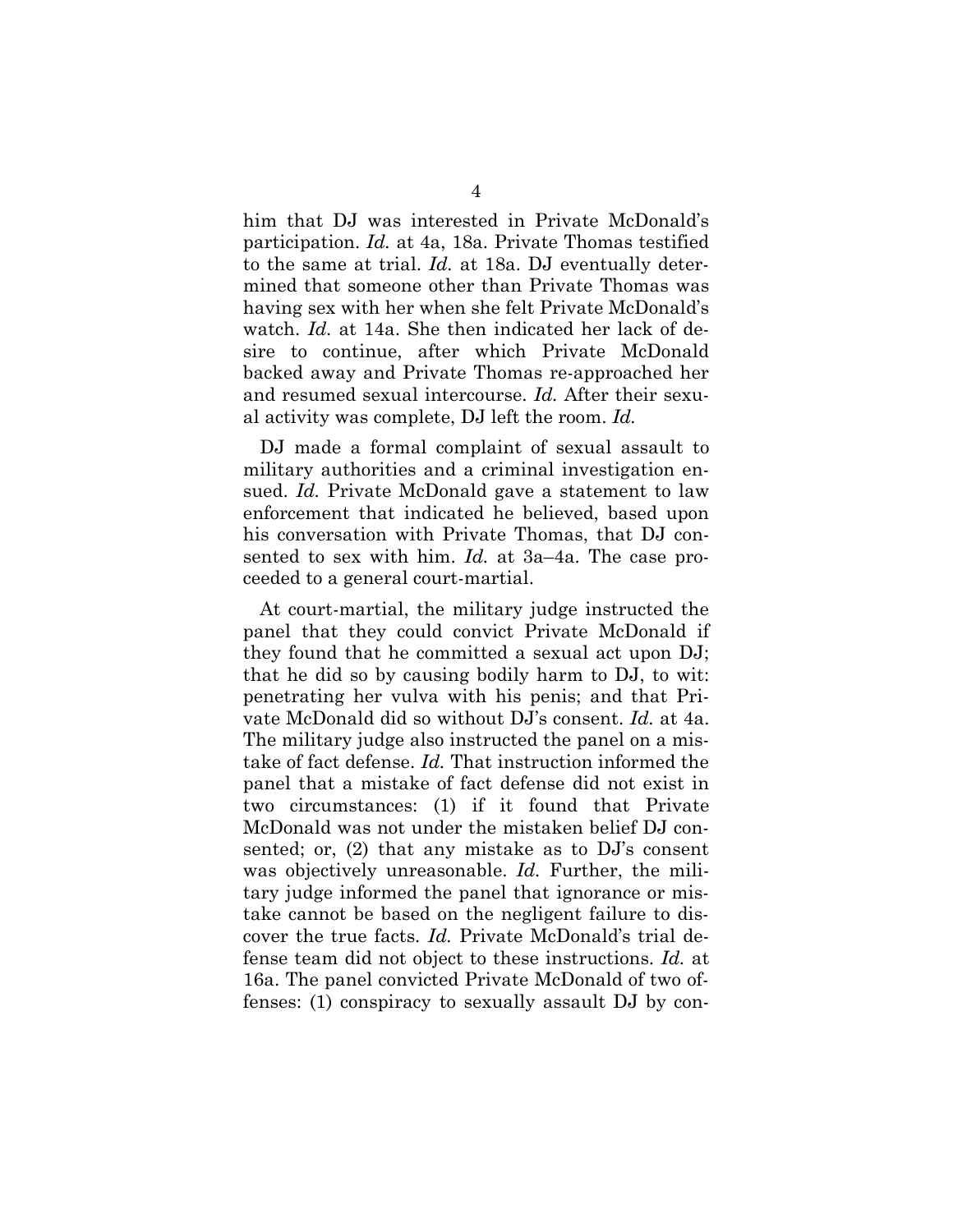cealing his identity; and (2) sexually assaulting DJ by penetrating her vulva without her consent. *Id.* at 12a*.*

#### **B. Appellate Court Proceedings.**

Private McDonald appealed the instruction to the Army Court of Criminal Appeals (Army Court). Private McDonald asserted that a negligent *mens rea* was insufficient to make otherwise lawful conduct criminal. *Id.* Private McDonald relied heavily on this Court's opinion in *Elonis*, which reiterated the longstanding maxim that wrongdoing must be conscious to be criminal. *Id.* The Army Court affirmed the findings and sentence. *Id.* at 19a.

The CAAF granted review and ultimately concluded that it could "infer by Congress's silence on the *mens rea* for sexual assault by bodily harm that it impliedly stated a general intent *mens rea* for that offense." *Id.* at 8a. The CAAF's ruling established that the government can prove its case by showing (1) a sex act occurred; and (2) the complaining witness did not consent. *Id.* at 6a. The CAAF circumvented this Court's clear precedent that an accused's *mens rea* is relevant by noting the petitioner had "the ability to raise a mistake of fact defense." *Id.* at 9a. Nevertheless, such a mistake of fact defense is not found on the face of the statute. See 10 U.S.C. § 920 (2012). Rather, the CAAF determined such a defense existed by bootstrapping a generally applicable defense from the Rules for Courts-Martial—promulgated by the President—which identifies reasonableness as the standard for mistakes of fact. See *id.*; Rule for Courts-Martial  $916(j)$ <sup>1</sup>; 10 U.S.C. § 836 (pretrial and trial procedures may be prescribed by the President). The lack of clear congressional intent to do so aside,

 $\overline{a}$ 

<sup>1</sup> https://jsc.defense.gov/Portals/99/Documents/MCM2016.pdf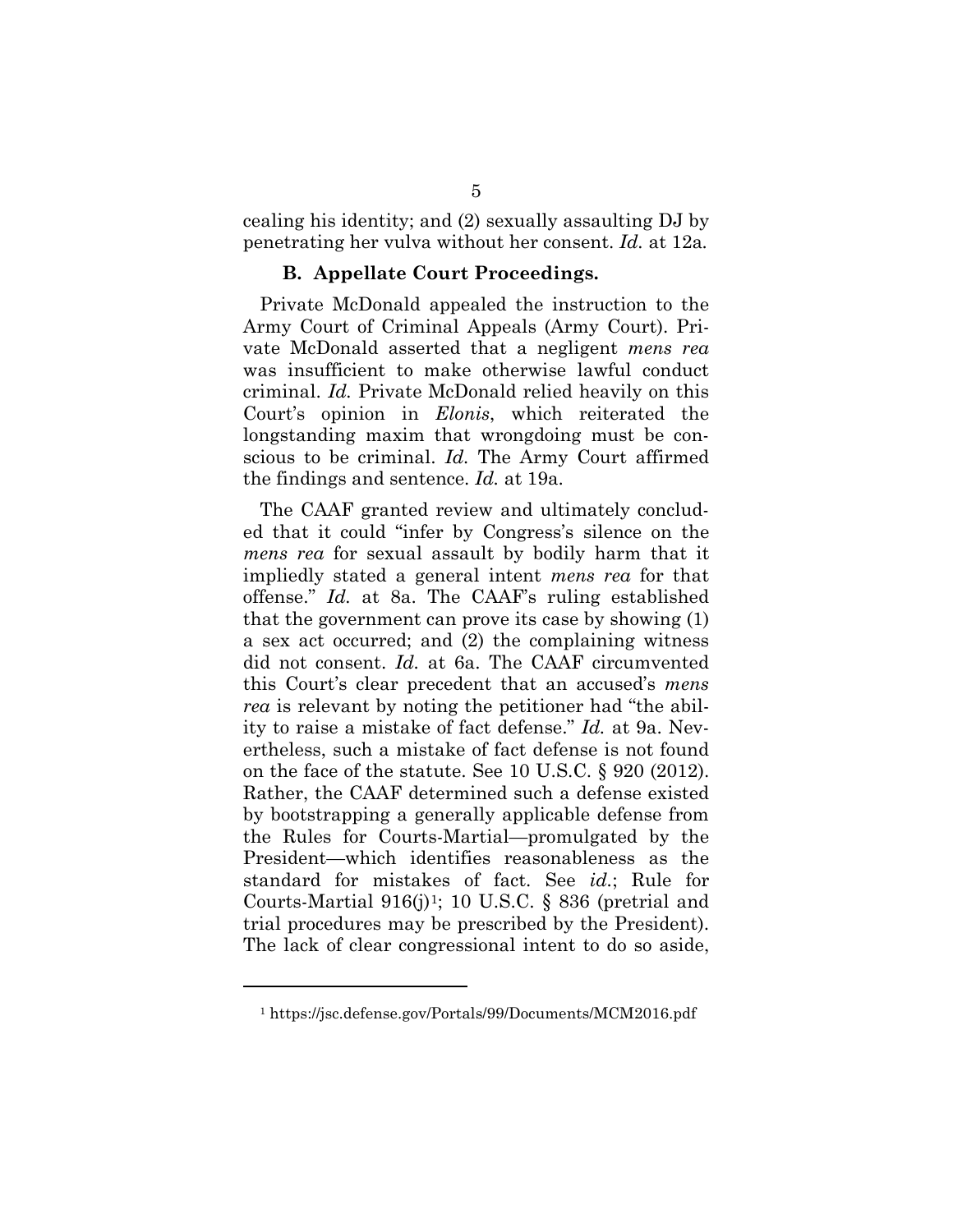the impropriety of such a conclusion is misplaced where the President—not Congress—crafts the Rules for Courts-Martial, and can change them at any moment without congressional input. *Id.* In other words, the CAAF used an executive rule, not explicitly referenced within the statute, to circumvent this Court's precedent that requires proof of an accused's *mens rea* above negligence unless Congress clearly states otherwise.

## **REASONS FOR GRANTING THE PETITION**

## **I. THE CAAF'S DECISION CONFLICTS WITH ESTABLISHED SUPREME COURT PREC-EDENT AND AFFECTS HUNDREDS OF DEFENDANTS EACH YEAR**

In *Elonis*, this Court held that mere negligence was insufficient to determine whether an individual accused of sending any communication containing any threat possessed a guilty mind. *Elonis*, 135 S. Ct. at 2013. The question in *Elonis* was whether the government had to prove anything more than that a reasonable person would know that the communication sent was threatening. *Id.* at 2011. This Court observed that proving mere negligence did not sufficiently separate those who deserve conviction and those who do not. *Id.* (this Court has "long been reluctant to infer that a negligence standard was intended in criminal statutes"). Simply finding that the defendant was negligent, "is inconsistent with 'the conventional requirement for criminal conduct awareness of some wrongdoing.'" *Id.* (quoting *Staples*  v. *United States*, 511 U.S. 600, 606–07 (1994).

10 U.S.C. § 920(b)(1)(B) (2012) did not specify the *mens rea* that the prosecution must prove as to consent. At the relevant time, the statute simply included as an element of sexual assault by bodily harm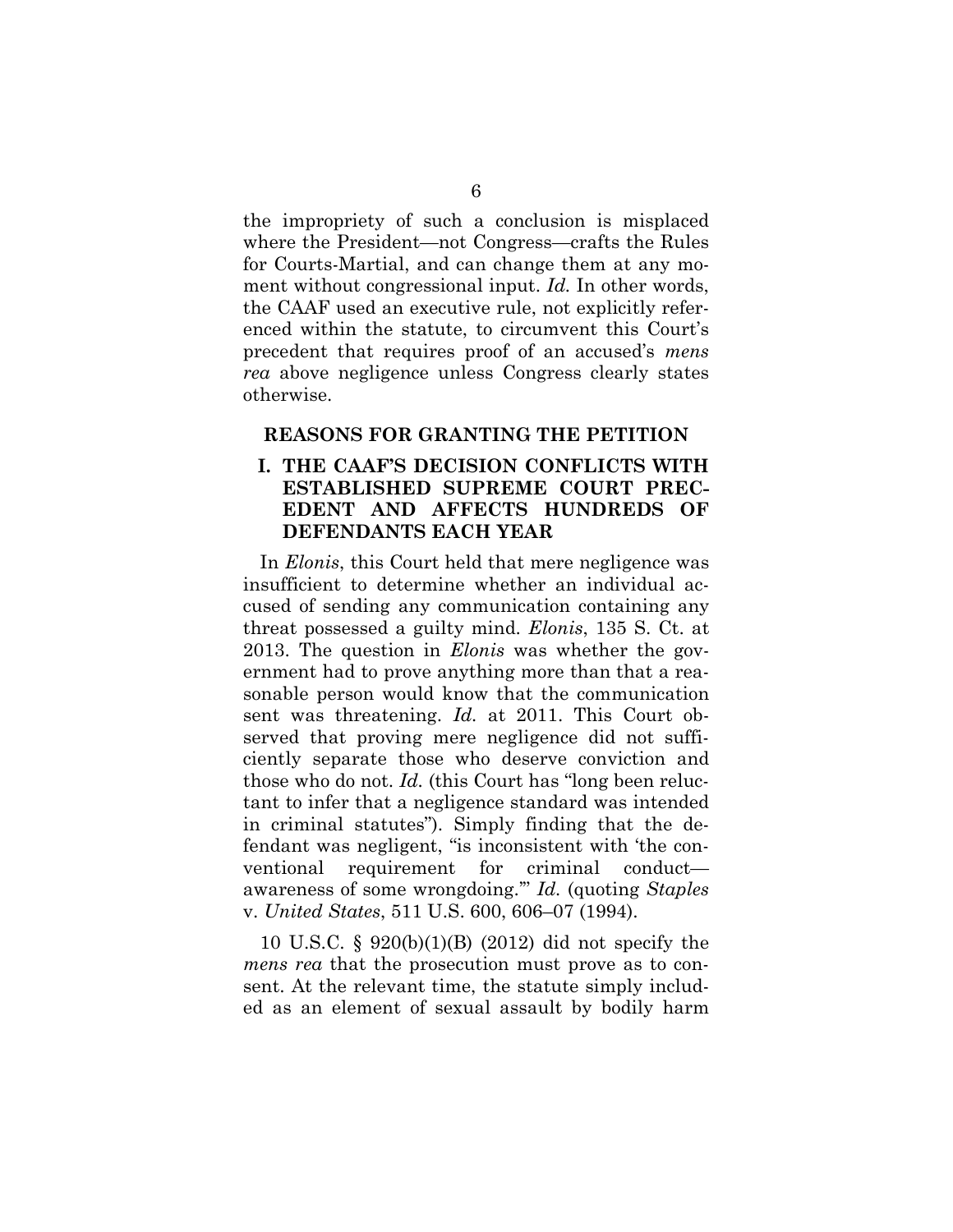"any nonconsensual sexual act or nonconsensual sexual contact." 10 U.S.C. § 920(g)(3) (2012).

As in *Elonis*, merely proving here that an accused was negligent as to the all-important element of consent is insufficient to separate guilty from innocent conduct.

Time and again this Court has extolled the basic principle that "[f]ederal criminal liability generally does not turn solely on the results of an act without considering the defendant's mental state." *Elonis*, 135 S. Ct. at 2012. Of course, Congress can explicitly establish the *mens rea* it believes is sufficient to make conduct criminal. But, where Congress does not specify a mental state in the statute, this Court has explained that courts should not read the omission as dispensing with the mental state requirement. *Id.* at 2009. Instead, courts are to read into the statute "that *mens rea* which is necessary to separate wrongful conduct from 'otherwise innocent conduct.'" *Carter*  v. *United States*, 530 U.S. 255, 269 (2000) (quoting *United States* v. *X-Citement Video, Inc.*, 513 U.S. 64, 72 (1994)).

This Court has taken particular care "to avoid construing a statute to dispense with *mens rea* where doing so would 'criminalize a broad range of apparently innocent conduct.'" *Staples* v. *United States*, 511 U.S. 600, 610 (1994) (quoting *Liparota* v. *United States*, 471 U.S. 419, 426 (1985)). There is nothing about sexual activity that is inherently dangerous in such a way that should put a person reasonably on notice of the criminal possibilities of their actions. Sexual activity is usually lawful. But, because nobody has a perfect understanding of what anyone else is thinking, the subtle nuance associated with interpersonal relationships necessarily creates a gray area that is rife with problems. Those problems can manifest in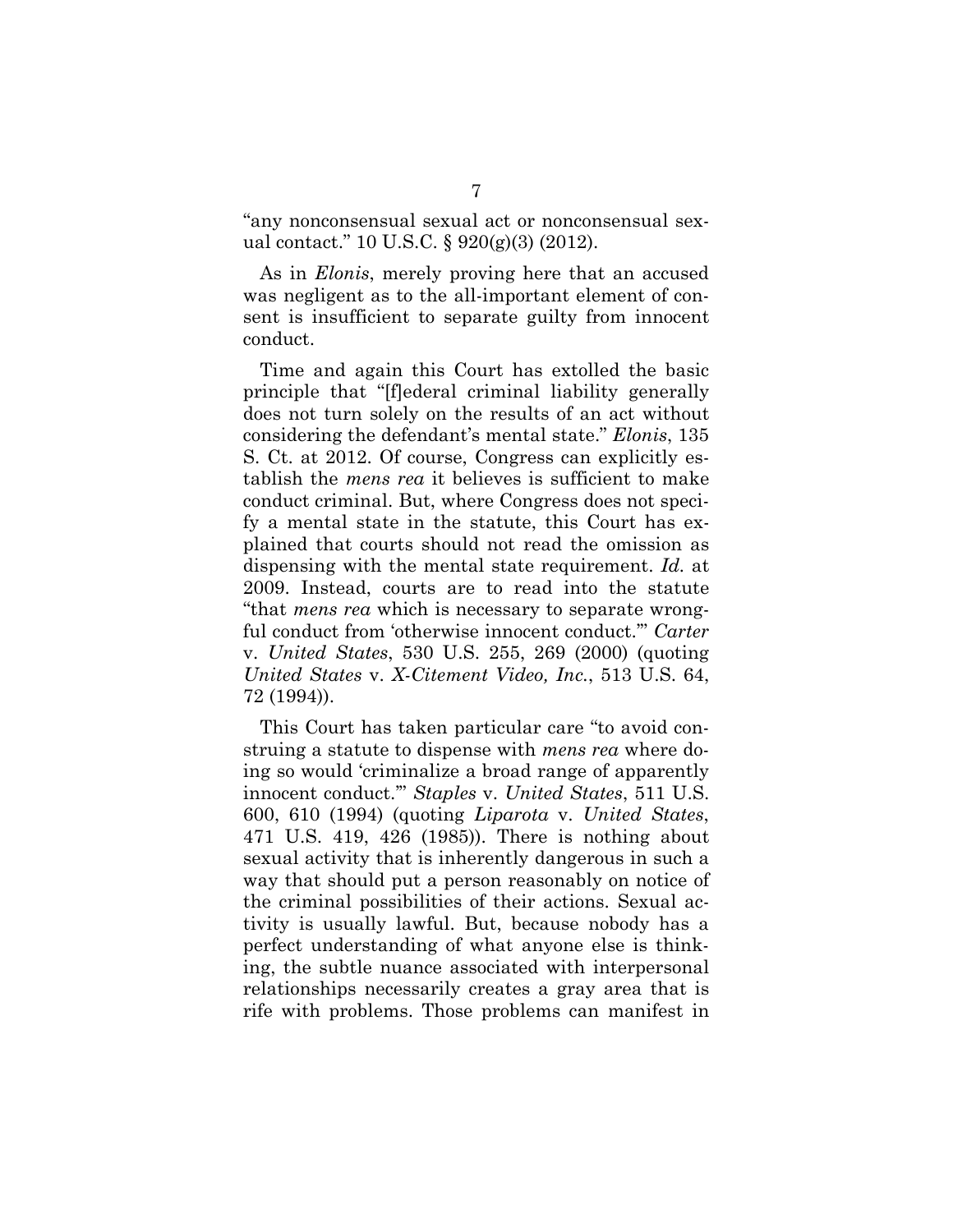an imperfect expression of one's desire not to participate in sexual activity, or in an actor's honest failure to pick up on individually specific social cues that indicate the other "just isn't that into them." What this means is that although a "reasonable" person might have known that their partner did not consent, the accused might not have been aware of that lack of consent. But, unless Congress provides otherwise, negligence as to consent is not enough to establish that the accused had a guilty mind.

Proof that an accused merely knows he is committing the otherwise legal act does not necessarily indicate a guilty mind. In *Elonis*, this Court rejected the Government's position that it is enough for a person to "'comprehended [the] contents and context' of the communication." *Elonis*, 135 S. Ct. at 2011 (alterations in original). It was not enough that the prosecution prove that Elonis knew the content of the messages he posted. This Court explained that a critical element of the statute was that there be a threat. The prosecution, therefore, had to prove Elonis's state of mind with regards to the threat. Similarly, most people who are participating in sexual activity with another are aware that they are so participating. It is not the knowledge of the sexual activity alone, but the mind-state of the accused with respect to the lack of consent that makes that activity wrongful. As in *Elonis*, requiring that the prosecution prove only that the accused knew he was participating in sexual activity simply does not reveal whether the accused had a guilty mind.

This Court has, at times, declined to read a scienter requirement into criminal statutes. Those cases, however, usually involved "statutory provisions that form part of a 'regulatory' or 'public welfare' program." *Rehaif* v. *United States*, 139 S. Ct. 2191, 2197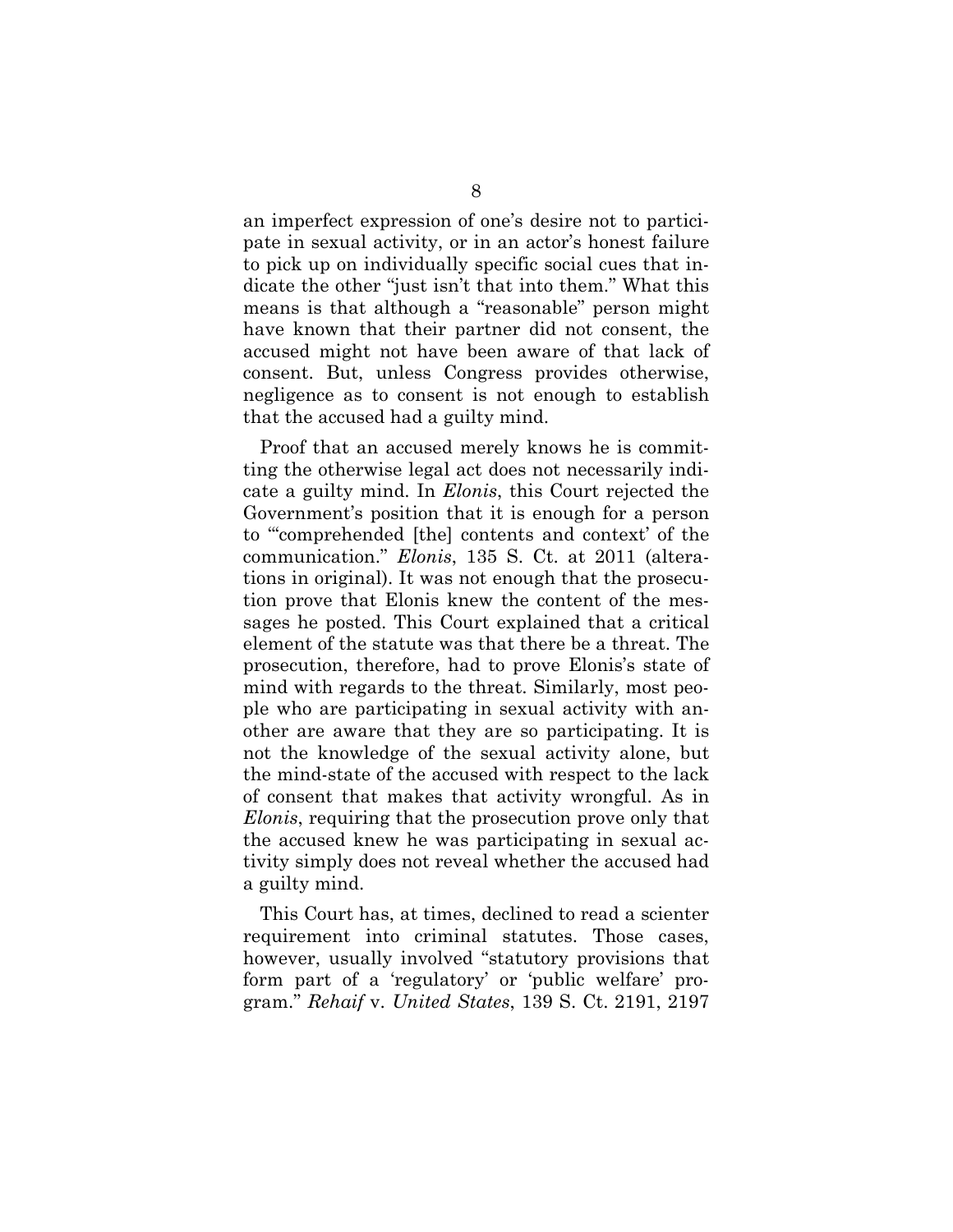(2019) (citation omitted). These statutes typically "regulate potentially harmful or injurious items" like "dangerous or deleterious devices or products or obnoxious waste materials." *Staples*, 511 U.S. at 606– 07. The idea being that a defendant who knows he is dealing with a dangerous device that places him in a responsible relation to a public danger, should also be alerted to the probability of strict regulation. *Id*. at 607. Similarly, where the elements of the crime require proving that the accused's actions "fall[] outside the realm of . . . otherwise innocent conduct" then "the concerns underlying the presumption in favor of scienter are fully satisfied." *Elonis*, 135 S. Ct. at 2010 (quoting *Carter*, 530 U.S. at 269–70 (internal quotation marks omitted)).

Sexual activity does not involve dangerous or deleterious devices or products, nor is it governed by a comprehensive regulatory regime. Nor does it inherently fall outside the realm of otherwise innocent conduct.

Further, this Court has noted that public welfare offenses typically "carry only minor penalties." *Rehaif*, 139 S. Ct. at 2197. This Court has explained that, while not dispositive of the inquiry, a statute's potential penalty is a "significant consideration in determining whether the statute should be construed as dispensing with *mens rea*." *Staples*, 511 U.S. at 616. Small penalties "logically complemented the absence of *mens rea*" and "imposing severe punishments for offenses that require no *mens rea* would seem incongruous." *Id.* at 616–17. (citations omitted). This Court acknowledged that punishments for public welfare offenses are typically relatively small, and the conviction does no "grave damage to an offender's reputation." *Id*. at 617–18. In *Staples*, this Court used the "severe penalty" attached to a violation of 18 U.S.C.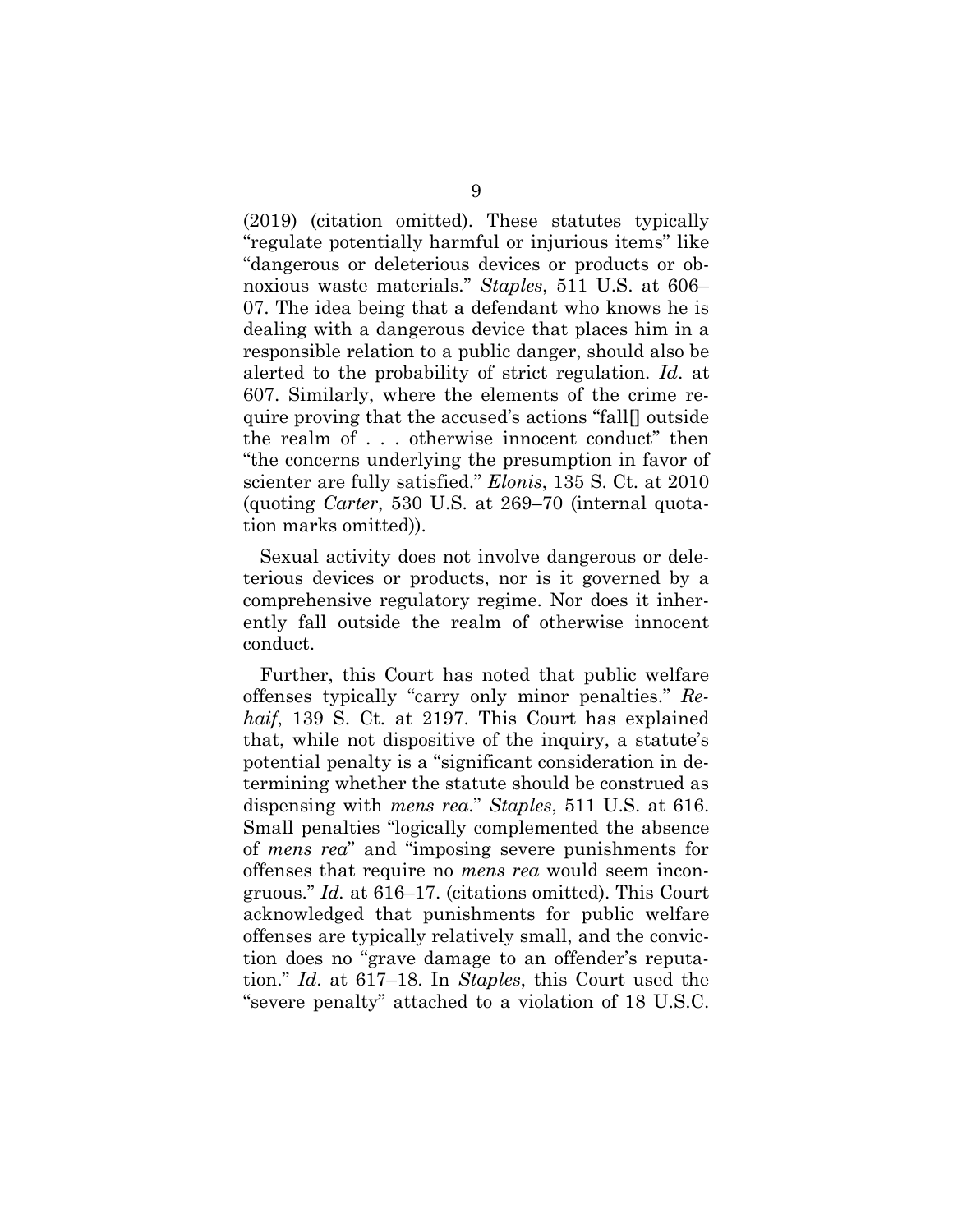§ 5861(d) (making it unlawful for a person to receive or possess a firearm not registered to him) as a "further factor tending to suggest that Congress did not intend to eliminate a *mens rea* requirement." 511 U.S. at 618. That severe penalty was up to ten years' imprisonment.

A violation of  $\S$  920(b)(1)(B) carries a far more significant potential penalty. The maximum punishment for a violation is thirty years in prison. But, that is not all: it is also one of only five offenses under the UCMJ that mandates a dishonorable discharge from the service. See 10 U.S.C.  $\S$  856(b)(2)(B). To put that in perspective, aiding the enemy, 10 U.S.C. § 903(b), does not. *Manual for Courts-Martial, United States*  (2016 ed.), App. 12, at A12-2. Neither does premeditated murder. *Id*. at A12-3. Further, this Court has asserted that "'felony' is . . . 'as bad a word as you can give to man or thing.'" *Staples*, 511 U.S. at 618 (citation omitted). Respectfully, "sex offender" is worse. And a conviction under § 920 includes mandatory reporting requirements at both the federal and state level. See 34 U.S.C. § 20931; see also Dep't of Def. Inst. 1325.07, *Administration of Military Correctional Facilities and Clemency and Parole Authority* (April 10, 2018).2

The severity of the punishment for violation of § 920(b)(1)(B) is yet another indication that the CAAF's decision runs contrary to this Court's precedent.

 $\overline{a}$ 

<sup>2</sup> https://www.esd.whs.mil/Portals/54/Documents/DD/issuance s/dodi/132507p.pdf?ver=2019-02-19-075650-100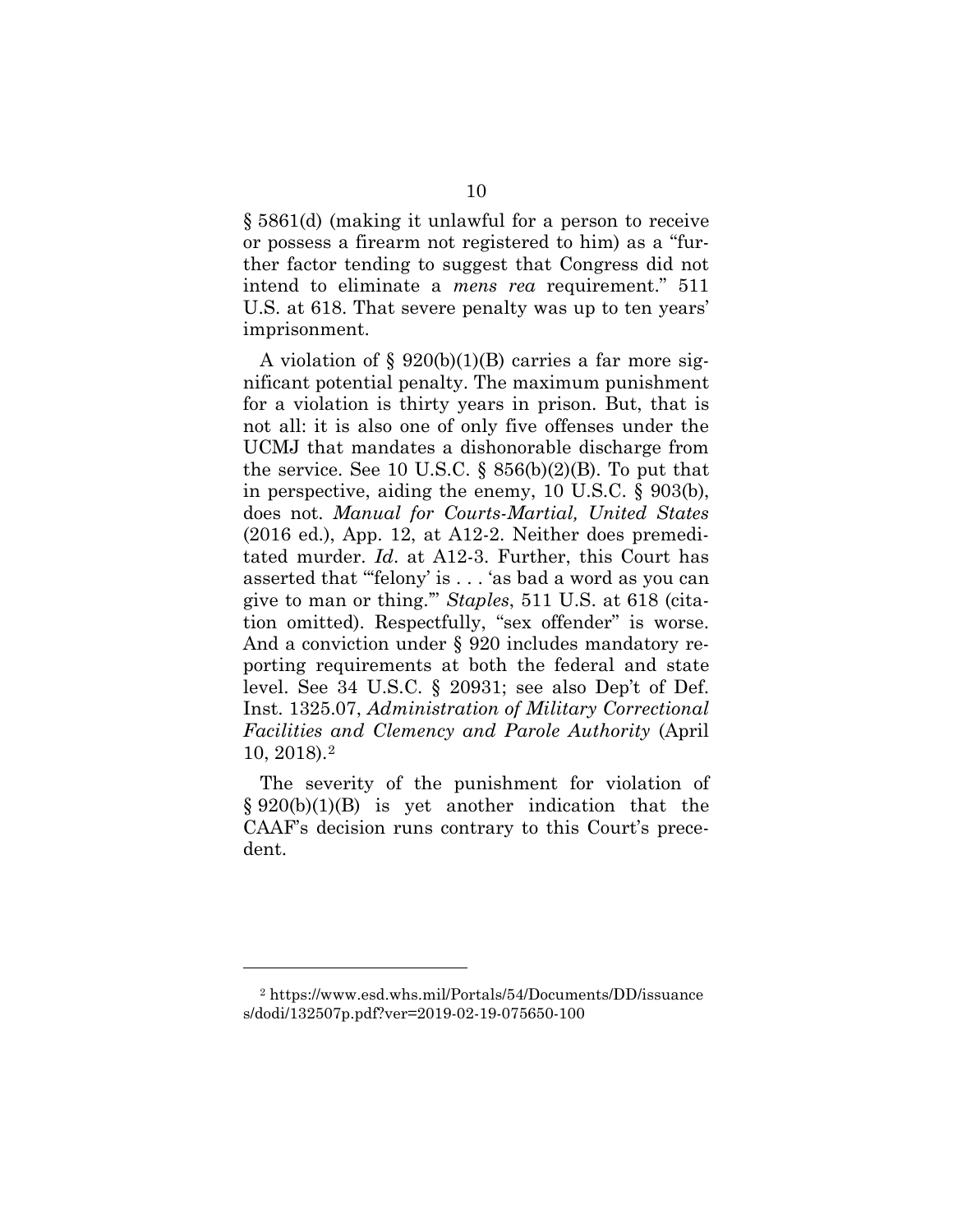#### **II. THE CAAF'S DECISION IS INCORRECT**

Had it properly applied *Elonis*, the CAAF would have reversed the lower court.3 In Elonis's case, the prosecution had to prove more than just that a reasonable person would know that their communication was threatening. Similarly, the CAAF should have held that the prosecution in Private McDonald's case had to prove more than just that a reasonable person would know that their partner did not consent. But, instead of acknowledging the obvious application of *Elonis* here, the lower court interpreted § 920  $(b)(1)(B)$  as more akin to bank robbery or forcible rape. See *Carter*, 530 U.S. at 270. That was error.

The CAAF's misguided reliance on the Rules for Courts-Martial accentuates its deviation from *Elonis*. Rather than reading in a *mens rea* requirement to the consent element as directed by this Court in *Elonis*, the CAAF relied on the Rules for Courts-Martial to provide a mistake of fact defense with the associated negligence *mens rea*. The President, not Congress, promulgates the Rules for Courts-Martial. Rules promulgated by the executive branch are not an appropriate means of circumventing this Court's instruction that unless *Congress* clearly directs otherwise, each element of a crime presumptively includes a *mens rea* requirement sufficient to separate guilty from innocent conduct. Under the CAAF's decision,

 $\overline{a}$ 

<sup>&</sup>lt;sup>3</sup> After the Army Court panel decided Private McDonald's appeal, but prior to the CAAF's affirmance, another Army Court panel addressed the same issue. That panel concluded that *Elonis* clearly required the prosecution to prove that the accused possessed a *mens rea* above negligence as to lack of consent to find guilt under § 920(b)(1)(B). *United States* v. *Peebles*, 78 M.J. 658, 666 (A. Ct. Crim. App. 2019), *vacated*, 78 M.J. 830 (A. Ct. Crim. App. 2019). The Army Court *sua sponte* vacated its opinion in *Peebles* in light of the CAAF's opinion here.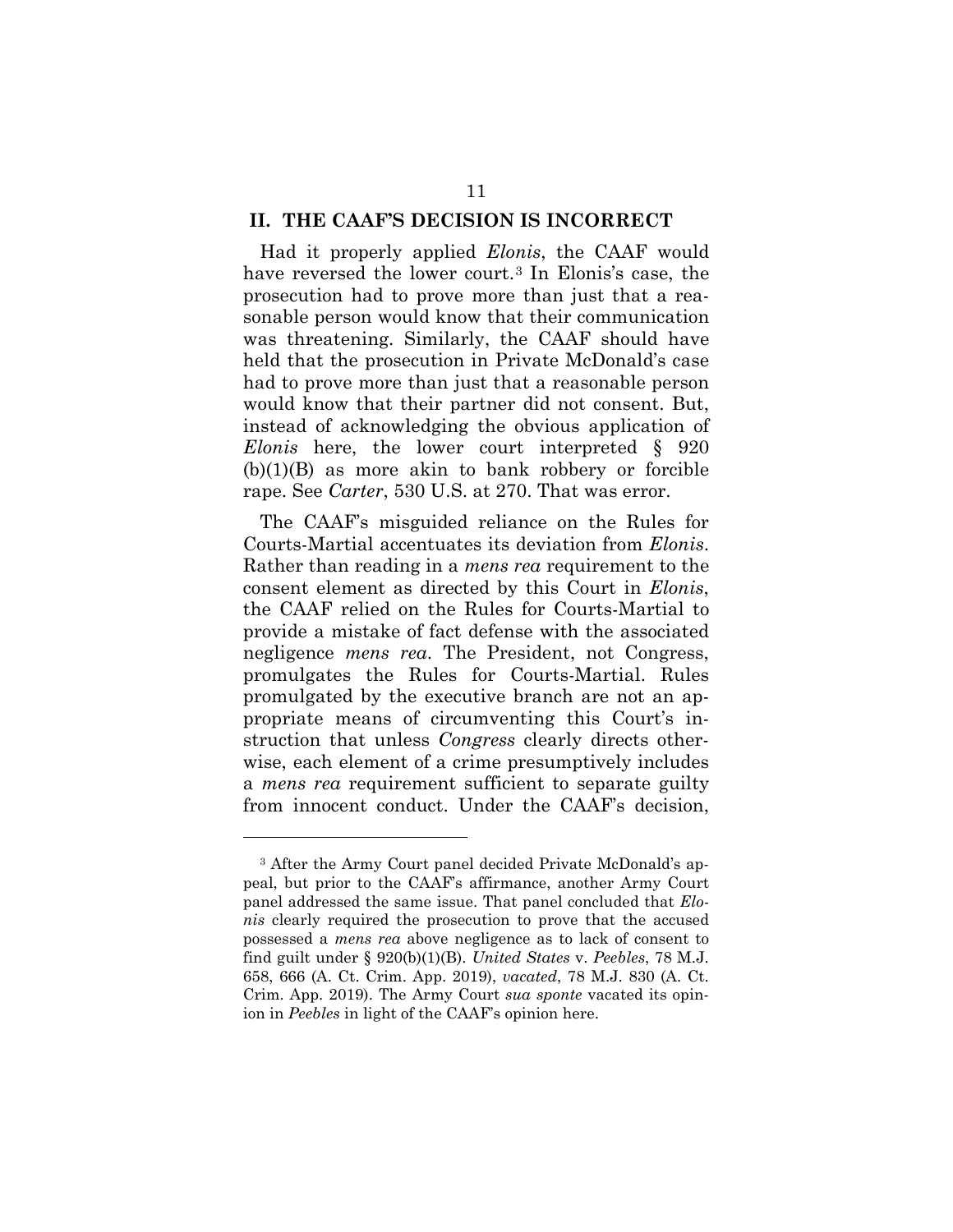were the President to remove the "mistake of fact" defense from the Rules for Courts-Martial, the prosecution would need not prove *any mens rea* as to consent. The CAAF's approach strips Congress of its lawmaking power, jeopardizes the judiciary's' interpretive power, and provides undue power to the executive branch to fill cavernous gaps in deficient legislation.

Relying on the mistake of fact defense in the Rules for Courts-Martial also implicates Fifth Amendment and Due Process concerns. As the CAAF and several lower military courts of appeal have recognized, as a practical matter an accused must often testify to receive a mistake of fact panel instruction. See, *e.g., United States* v. *Jones*, 49 M.J. 85, 91 (C.A.A.F. 1998); *United States* v. *Willis*, 41 M.J. 435, 438 (C.A.A.F. 1995); *United States* v. *Greaves*, 40 M.J. 432 (C.M.A. 1994); *United States* v. *Baxter*, 72 M.J. 507, 514 (A. Ct. Crim. App. 2013). Applied to § 920(b), this means that in order to place the burden of proof on the prosecution for an element of the crime—lack of consent—the accused would have to testify. By allowing only a mistake of fact defense as to consent, the CAAF effectively eliminates the prosecution's burden of proving each element of the crime.

Not only did the CAAF erroneously rely on the Rules for Courts-Martial to guide its statutory interpretation, the CAAF incorrectly applied the interpretive presumption this Court articulated in *Russello* v. *United States*, 464 U.S. 16, 23 (1983) ("[W]here Congress includes particular language in one section of a statute but omits it in another section of the same Act, it is generally presumed that Congress acts intentionally and purposely in the disparate inclusion or exclusion." (quoting *United States* v*. Wong Kim Bo*, 472 F.2d 720, 722 (5th Cir. 1972)). The CAAF held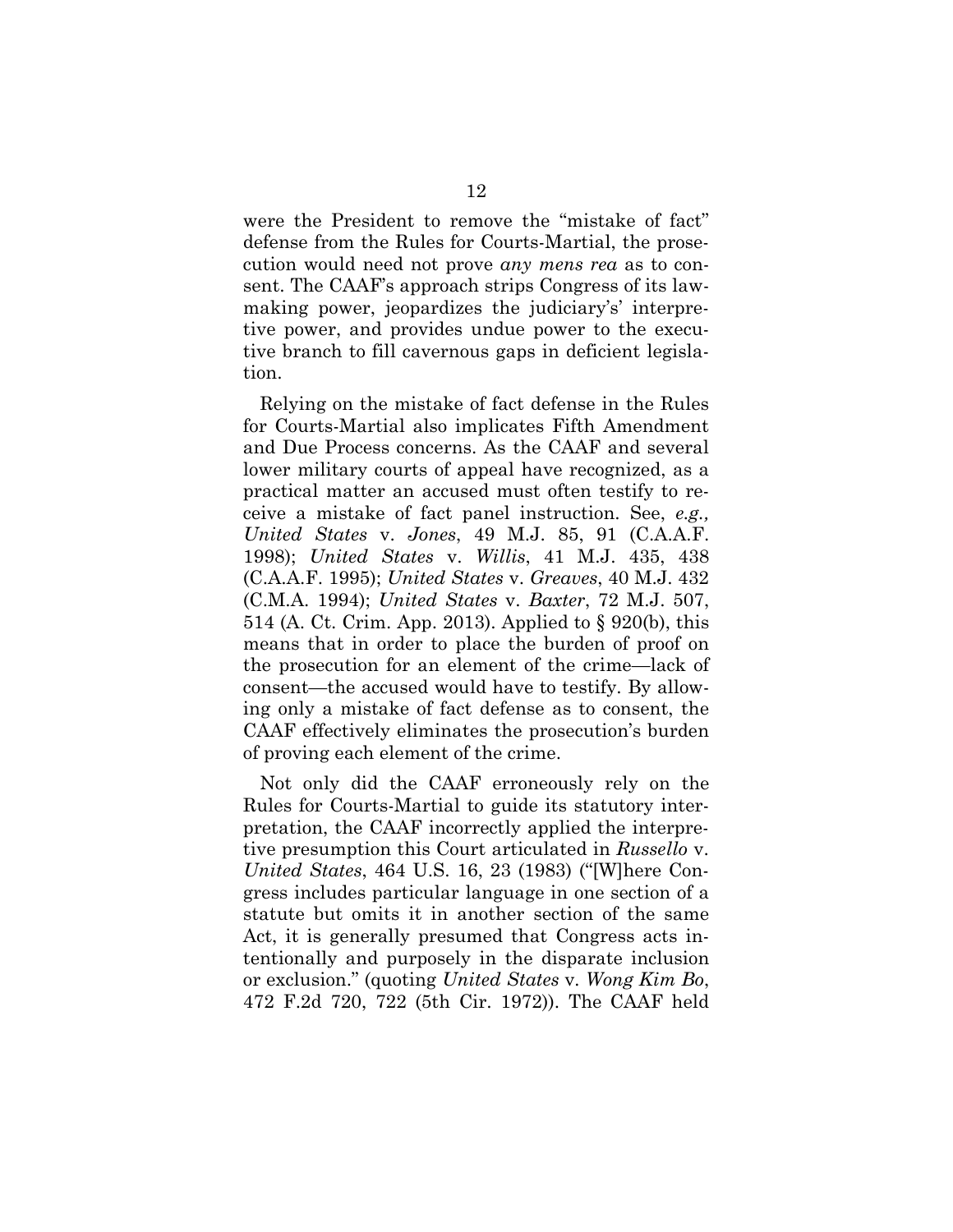that the fact that Congress had provided an explicit *mens rea* of "knows or reasonably should know" for other provisions of § 920, meant that Congress did not intend for the prosecution to prove anything more than "the intent to do the wrongful act itself." Pet. App. 9a. The CAAF's opinion turns *Russello* on its head. The CAAF held that the prosecution needed to prove only that a reasonable person would have believed the complaining witness did not consent. That is *precisely* the *mens rea* expressly articulated in other provisions in the statute. Proper application of *Russello*, coupled with the presumption in *Elonis,* inexorably leads to the conclusion that Congress intended that the prosecution prove some *mens rea* exceeding negligence as to consent.

The CAAF also disregarded another interpretive principle that this Court often articulates: where Congress "amend[s] a statute, [courts] presume it intends its amendment to have real and substantial effect." *Stone* v. *INS*, 514 U.S. 386, 397 (1995). A prior version of § 920 explicitly made mistake of fact as to consent an affirmative defense to aggravated sexual assault, which included engaging in a sexual act causing bodily harm. 10 U.S.C. §  $920(c)(1)(B)$  & (r) (2007). Congress defined mistake of fact as to consent to include only mistakes that were "reasonable under all the circumstances." 10 U.S.C. § 920(t)(15) (2007). Congress, however, repealed subsection (r), removed the definition of mistake of fact, and amended the definition of bodily harm to include lack of consent as an element. See 10 U.S.C. § 920 (2012). Congress not only demonstrated that it was capable of writing a statute making mistake of fact an affirmative defense and requiring that the mistake be reasonable, but it removed those provisions so requiring. The presumption articulated in *Stone* should have led the CAAF to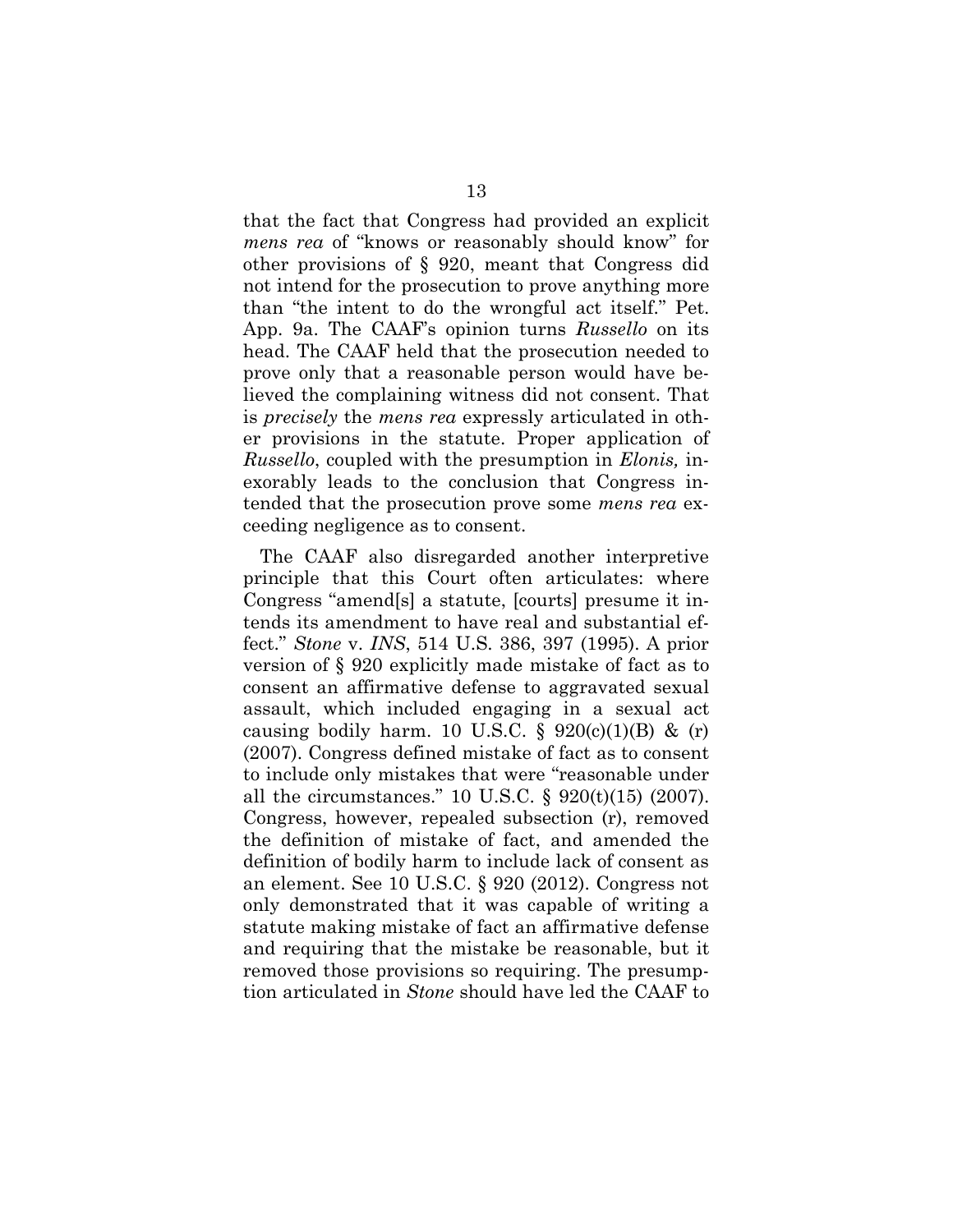give meaning to Congress's amendment of the statute. Instead, the CAAF effectively held that Congress's significant changes were entirely without effect.

In the court-martial, Private McDonald put forth evidence that he thought that DJ consented. An instruction to the factfinder requiring that Private McDonald have been more than negligent could very well have resulted in a different outcome. Instead, the instruction to the panel informed them merely to judge Private McDonald's actions from the perspective of a reasonable person. This Court should grant certiorari to determine if the military judge's instruction was in error and resolve whether similar instructions affecting hundreds of other courts-martial each year are also erroneous.4

#### **III. THIS CASE IS AN IDEAL VEHICLE**

 $\overline{a}$ 

Private McDonald preserved his arguments throughout his appeals and the CAAF squarely addressed the question of *mens rea* in its decision. The CAAF did not make any holdings in the alternative. Further, the relevant record is minimal.

In addition to being a good vehicle, this case could be the Court's only opportunity to remedy the CAAF's error. In contrast to other statutes providing for this Court's certiorari jurisdiction, 28 U.S.C. § 1259 grants this Court authority to review decisions of the CAAF only in very limited circumstances. Under 28

<sup>4</sup> By correcting the CAAF's error, this Court would also provide guidance to the courts of appeal in interpreting similarly vague statutes criminalizing certain sexual acts. For example, the Eight Circuit and Ninth Circuit have taken opposite analytical approaches to interpreting 18 U.S.C. §§ 2242(3), 2244(b). *See United States* v*. Price*, 921 F.3d 777 (9th Cir. 2019); *United States* v*. Bruguier*, 735 F.3d 754 (8th Cir. 2013) (en banc).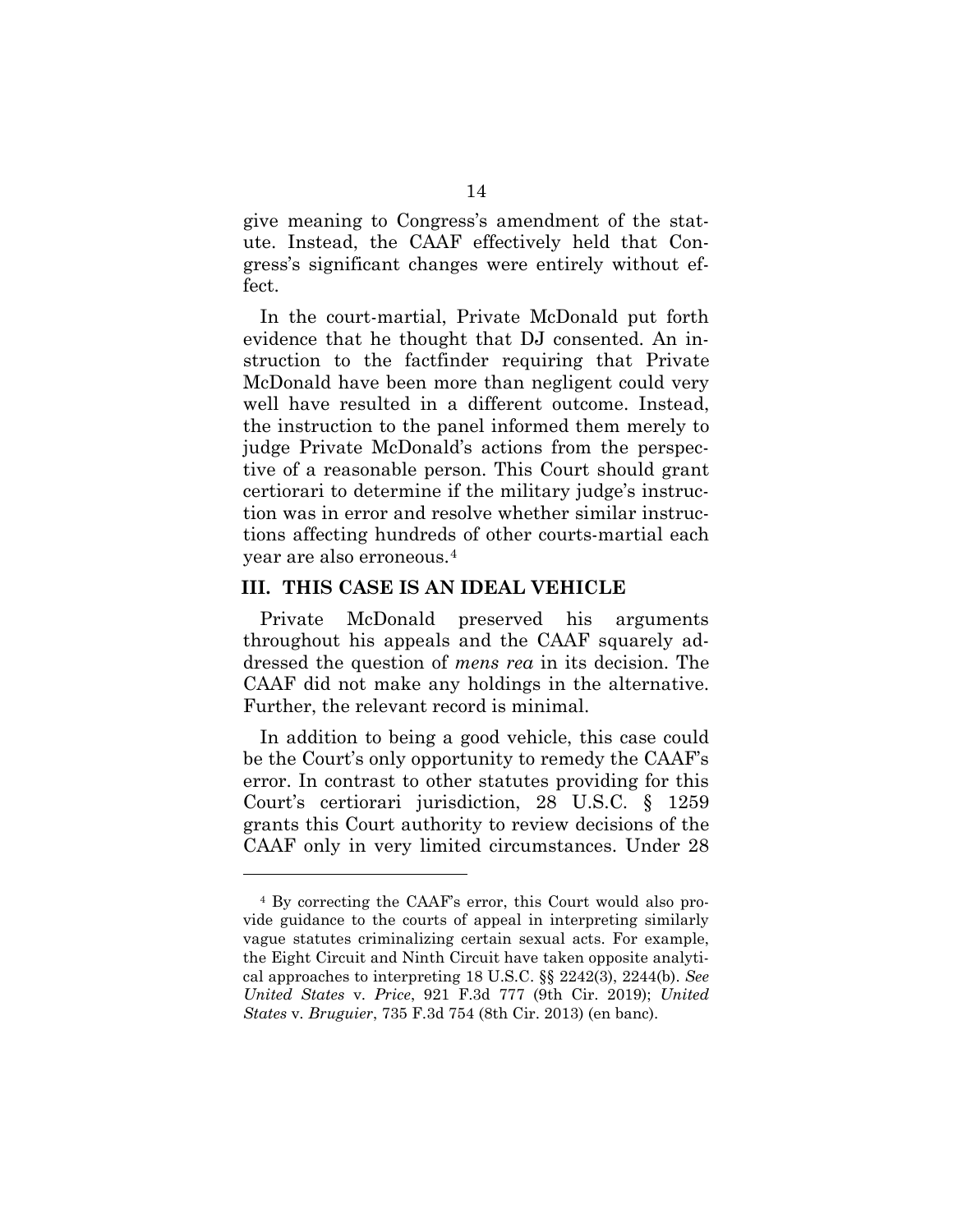U.S.C. § 1259, the vast majority of military appellants are categorically precluded from petitioning this Court for certiorari.

This Court's narrow jurisdiction is further constrained by the CAAF's unfettered discretion to deny review except in capital cases and those certified by the Judge Advocate General. 10 U.S.C. § 867(a). The CAAF does not often exercise this discretion. The CAAF issued only 32 opinions for the term beginning October 2018. United States Court of Appeals for the Armed Forces, *Opinions: October 2018 Term of Court*  (Oct. 2, 2019), https://www.armfor.uscourts.gov/ opinions/2018OctTerm.htm.

Additionally, for nearly three decades, the Government has consistently maintained that this Court lacks jurisdiction under § 1259 to review any questions "not resolved by CAAF's decision in th[e] case." See, *e.g.,* Brief for the United States in Opposition at 10, *Larrabee* v. *United States*, 139 S. Ct. 1164 (2019) (mem.), *cert. denied*. The Government's position is that Congress limited this Court's authority to review, via § 1259, to "preserv[e] the role of the [CAAF]" as the primary "interpreter of the [UCMJ]." *Id.* at 11–12.

As such, even if the CAAF granted review of an issue in a case involving a  $\S 920(b)(1)(B)$  conviction, unless the issue granted was the one presented here, the Government would argue that this Court would not have jurisdiction to take up this issue on certiorari.

The CAAF is unlikely to take up this issue again anytime soon, having so recently decided it. Given the CAAF's near unlimited discretion to deny review, and the jurisdictional bar to those denied review by the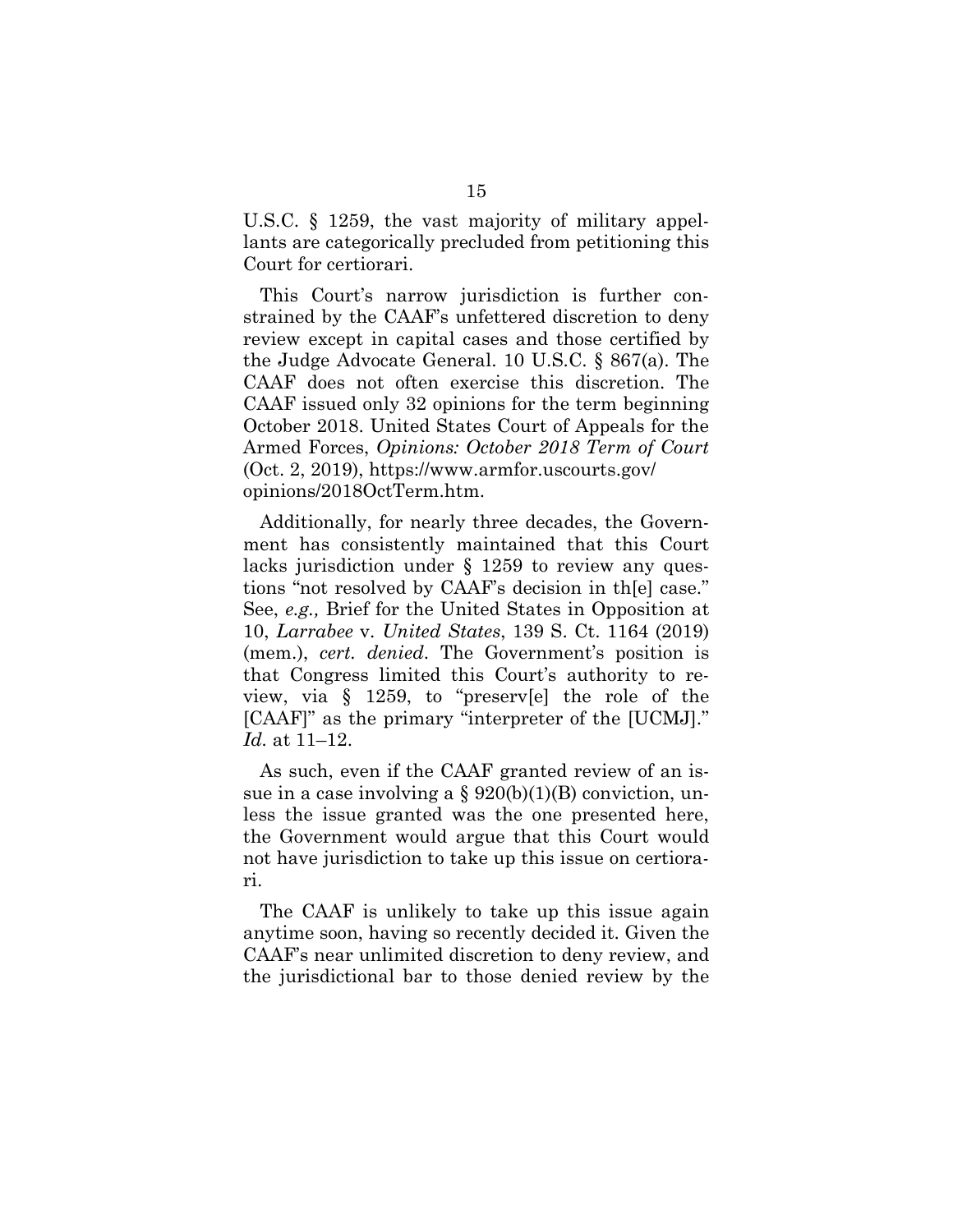CAAF, this Court may not get another opportunity to correct the CAAF's mistake.